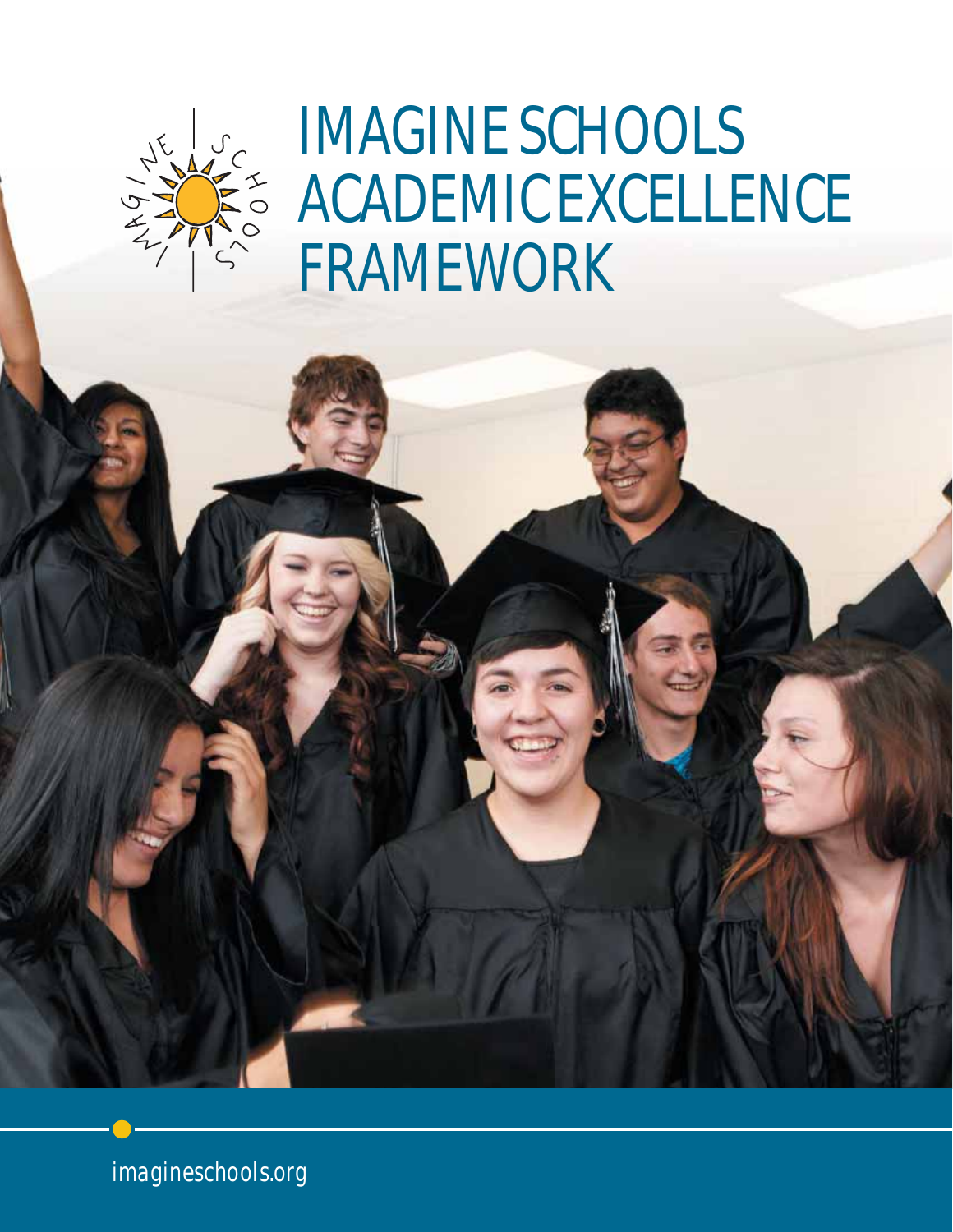# TABLE OF CONTENTS

- 1 IMAGINE SCHOOLS VISION, MISSION, AND GOALS
- 4 JOY AT WORK IN DECISION MAKING
- 5 CYCLE OF DECISION MAKING FOR EACH STAKEHOLDER
- 6 IMAGINE SCHOOLS LEADERS
- 12 IMAGINE SCHOOLS TEACHERS
- 18 IMAGINE SCHOOLS STUDENTS
- 24 IMAGINE SCHOOLS PARENTS
- 30 IMAGINE SCHOOLS GOVERNING BOARDS
- 36 APPENDIX

© 2018 Imagine Schools. All rights reserved. No portion of this publication may be reproduced or used in any form, electronic or mechanical, including photocopying or recording, without written permission from Imagine Schools. All material and intellectual property are the exclusive property of Imagine Schools.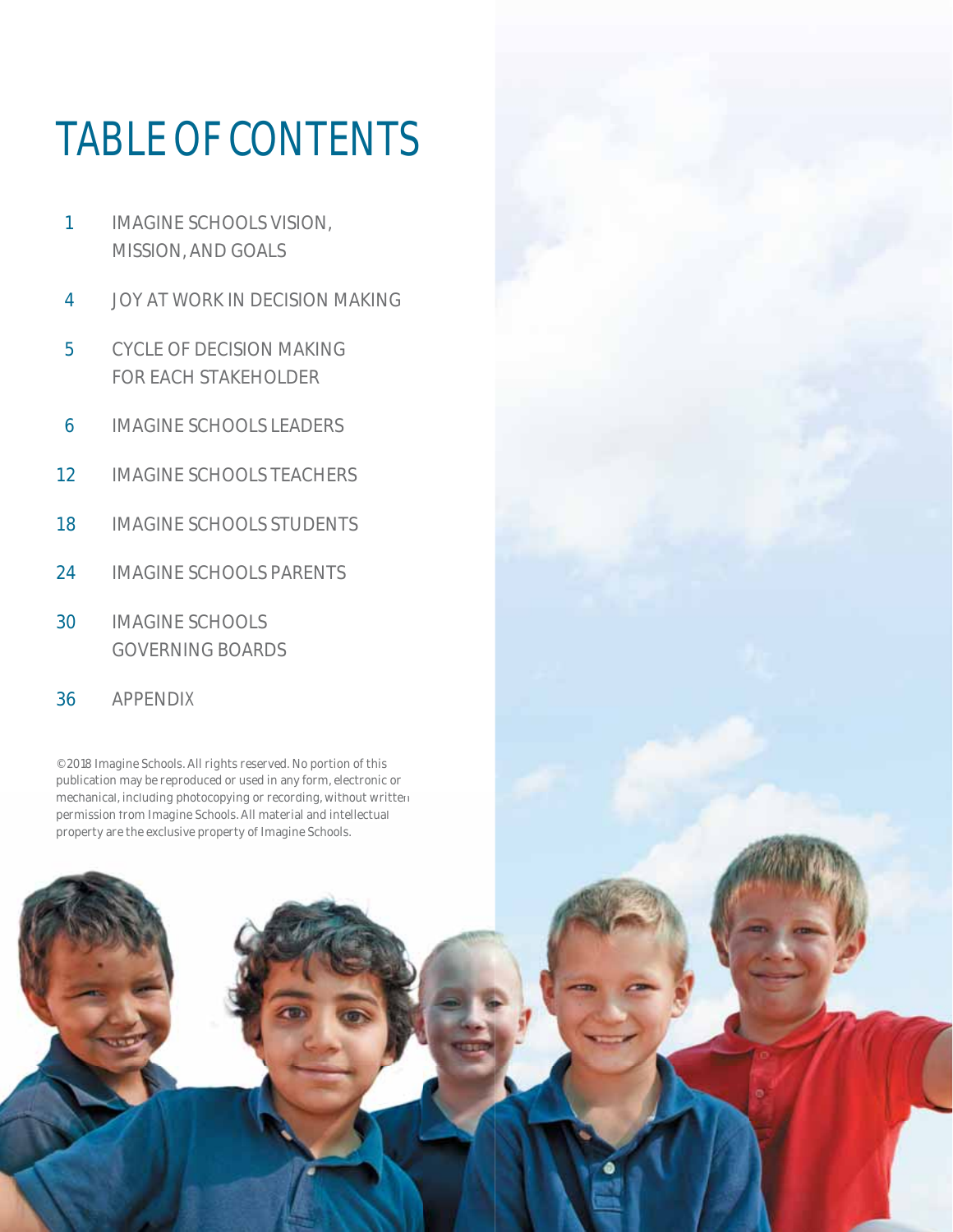# **IMAGINE SCHOOLS VISION, MISSION, AND GOALS**

# **VISION STATEMENT**

Imagine Schools' vision is for every student to reach his or her full potential and discover the pathways for lifelong success.

# MISSION STATEMENT

As a national family of non-profit public charter school campuses, Imagine Schools partners with parents and guardians in the education of their children by providing high quality schools that prepare students for lives of leadership, accomplishment, and exemplary character.

# **VISIONARY ACADEMIC GOALS**

Imagine Schools aims for every student to gain more than one year's growth during the academic year. We also strive for all students who enter Imagine Schools below grade level to attain grade level proficiency within three years or less. Those at or above grade level will be challenged to soar beyond expectations.

# WF BFI IFVF

How will you love students and colleagues today?

Develop Character.

### How will you help students grow today? **Fnrich Minds**

Those two questions drive the Imagine Schools Academic Excellence Plan. Being passionate every day about accelerating student growth is essential to helping each child reach his or her full potential.

Students of all races, incomes, and life challenges deserve the best from us. We love each student uniquely and individually. Most importantly, we

believe that every student can succeed. We embark on this work not because it is easy but because it is essential. Parents come to Imagine Schools to find a better alternative. They seek personalized education that will build upon each child's strengths and address areas of weakness. At Imagine Schools, we believe that the level at which a student starts academically does not dictate what he or she ultimately can achieve.

# **PURPOSE**

This plan for stronger academic growth is the roadmap that Imagine Schools will follow and embrace at every level of the organization. Setting high expectations for every student means setting high expectations for every Imagine person at each campus, regional office, and national office. This effort will require increased focus, collaboration, innovation, and accountability.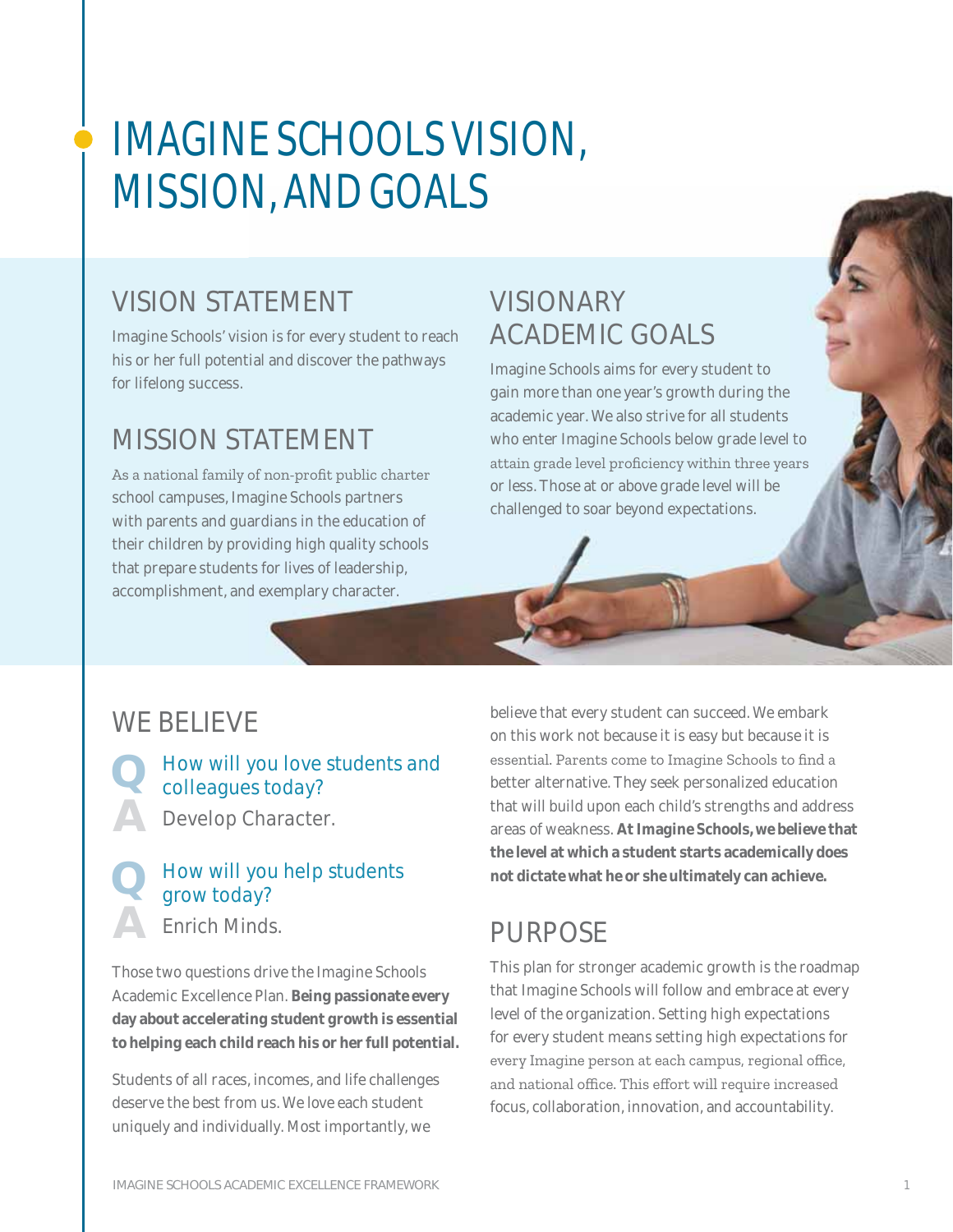# WHO WILL IMPLEMENT AND MONITOR THIS ACADEMIC EXCELLENCE FRAMEWORK?

# "BEING PRESENT, BEING VISIBLE, AND BEING INVOLVED"

The *Academic Excellence Framework* on the following pages provides the expectations, outcomes, and assessment tools necessary to attain our vision, mission, and visionary academic goals. This effort will require increased focus, collaboration, innovation, and accountability. We believe that this Framework enables us to begin this journey towards academic excellence.

We at Imagine Schools want all of our students to succeed, but we can only make a lasting difference if we focus on specific strategies for excellence. School action planning is the process through which schools set goals for improvement, strategies for success, professional development for teacher effectiveness, and progress monitoring to determine achievement of goals. A plan, which will be referred to as the School Excellence Plan (or may exist at a school as the School Improvement Plan or School Performance Plan) provides a road map that delineates the

steps a school needs to follow in order to achieve academic excellence. Only one plan is necessary as a mechanism to hold ourselves accountable. As part of the *Academic Excellence Framework*, this plan will be referred to as the School Excellence Plan. When we reference School Excellence Plans, we are referencing School Improvement Plans or School Performance Plans, not an additional plan or template. All stakeholders within the Framework will work together to develop and monitor their plan. This collaborative team will strengthen a school's existing plan or assist them in developing one.

Our rubric holds regional and school leaders accountable to carry out the Framework and the School Excellence Plan. Leadership at all levels of this organization must assume equal responsibility for the success of the Framework and implementation of the School Excellence Plan.

# SCHOOL LEADERS

As instructional leaders, Imagine school leaders provide guidance and coordination of the Imagine Schools *Academic Excellence Framework*. Successful implementation of the Framework requires school leaders to:

- Establish a School Excellence Plan that aligns with the Framework. This plan drives all strategic actions and is an evaluation tool to ensure that the school achieves the goals articulated in the School Excellence Plan. All stakeholders should be involved in the creation of the School Excellence Plan.
- Embed the Framework into the culture of each Imagine school. This includes holding meetings, providing communication, and initiating learning activities that promote the Framework.
- Establish planning tools, such as a master schedule, that allow for common planning time, common assessments, and professional learning and practice, as well as provide for progress monitoring and cohesiveness.
- Support and monitor teacher effectiveness intentionally by being present, visible, and involved. Classroom observations and immediate effective feedback, coaching, and mentoring occupy a large portion of the school leader's day. A clearly defined commitment to instructional leadership is imperative if the school leadership is to be effective.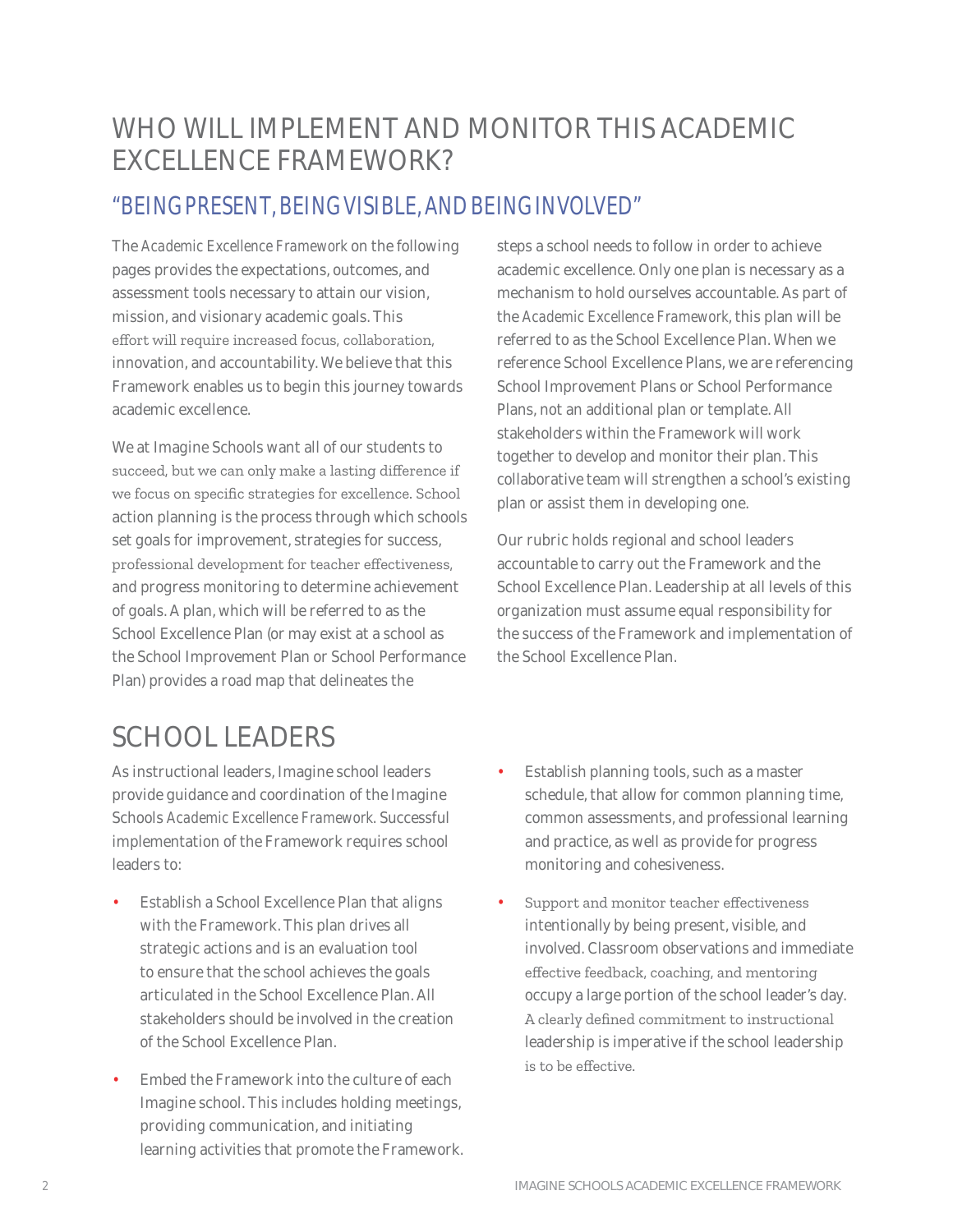# REGIONAL LEADERS

Imagine Schools regional leaders and staff work with their schools to ensure that the expectations and elements of the Framework are implemented consistently and with fidelity. Regional leaders must:

- Review the School Excellence Plan in collaboration with school leadership and with the National Academic and Character Team. The regional director provides feedback, confirms the quality of the plan, and signs off once verified.
- Visit classrooms to ensure that effective instructional practices are taking place.
- Analyze data from standardized tests, benchmark testing and state tests to assist in setting school and region goals and to support quality instructional practices.

# EXECUTIVE VICE PRESIDENTS

Executive Vice Presidents will provide support and connections to implement the Imagine Schools *Academic Excellence Framework* as well as:

- Monitor the outcomes of their regions and schools to ensure that the leaders under their supervision are fulfilling or exceeding expectations.
- Develop clear, frequent, and transparent lines of communication.
- Align all responsibilities of leadership, including economics and operations, to the academic purpose of this Framework.
- Review School Excellence Plans while in development to ensure there is a strong focus on academic excellence.
- Monitor progress of School Excellence Plans through regularly scheduled support calls.
- Provide feedback throughout the year on the quality of the Imagine Schools *Academic Excellence Framework* implementation as well as areas for improvement.
- Provide mentoring, coaching, and support to school leaders.
- Ensure that appropriate, aligned professional development is being offered to build greater capacity within the instructional staff.
- Communicate with staff members to ensure that the Imagine philosophy permeates the school culture.
- Develop a schedule of performance meetings with each school leader throughout the year leading to a final evaluation.
- Review the School Excellence Plan at the end of the school year to evaluate achievement of goals by each school and each region.

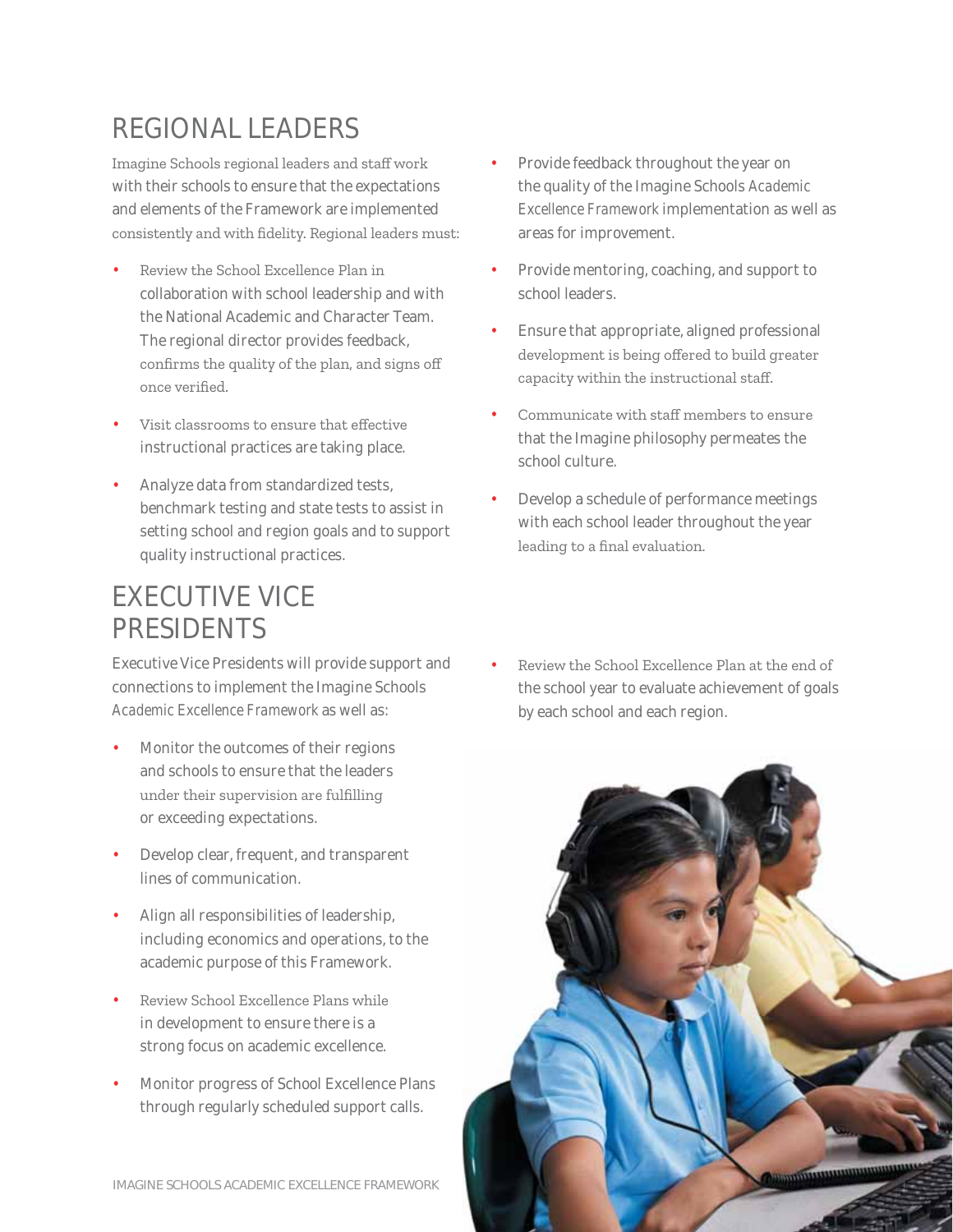# JOY AT WORK IN DECISION MAKING

*"The most important character traits of a leader are humility; the willingness to give up power; courage; integrity; and love and passion for the people, values, and mission of the organization."* 

— Dennis Bakke

One of the most powerful things human beings do is make decisions. We experience joy when we are able to use our skills and talents to make decisions that positively affect both ourselves and our communities.

It is the quality of the decisions we make and of those made for us that determines the success of our endeavors and the nature of life we experience. Imagine Schools' decision-making approach, central to creating a Joy at Work environment, puts major emphasis on getting advice from colleagues and leaders. Depending on the nature of the decision, Imagine Schools encourages individuals to seek input from those who are most knowledgeable about the area. We also believe it is important to seek advice from those who have different perspectives and may not agree with the appointed

decision maker. This advice process is a way to educate yourself on an issue that affects you and your colleagues. The more broadly you reach out for advice, the better the decision you are likely to make. Given the importance of decisions, and given the numerous complex decisions made in schools each day, the Imagine Schools Framework is designed to structure, simplify, and prioritize decision making so that school leaders, teachers, students, parents, and boards can make the best possible choices to optimize teaching and learning.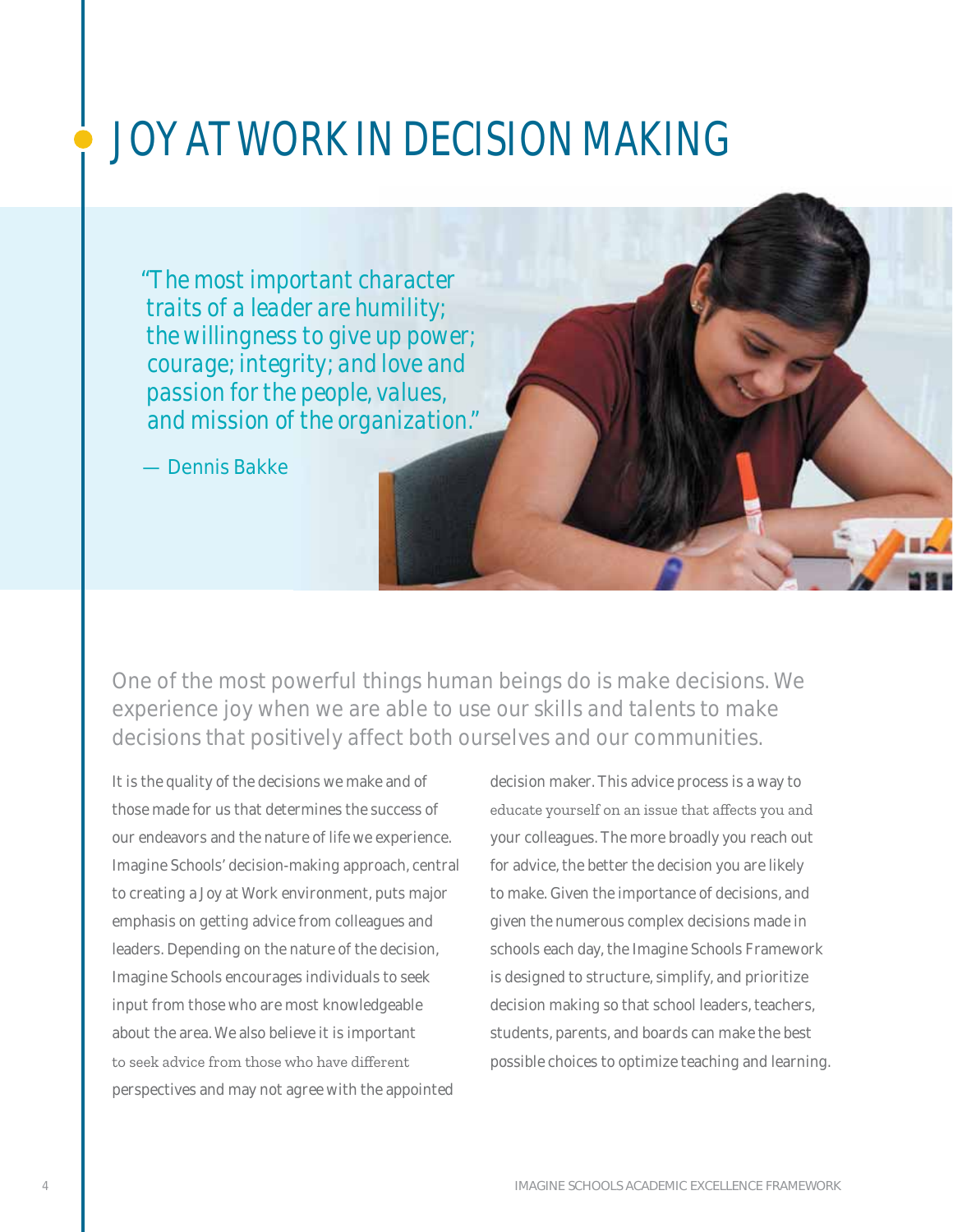# CYCLE OF DECISION MAKING FOR EACH STAKEHOLDER

### **ESTABLISH**

Laying the foundation for the goals you want to attain and developing the path to reach those goals.

## EQUIP

Obtaining the resources (knowledge, strategies, relationships, capital, technology) you need to accomplish your goals.

## ENGAGE

Employing your resources and taking the necessary steps to execute your plan.

## EVALUATE

Assessing the outcomes and taking stock of the effectiveness of your plan in accomplishing your goals.



#### THE IMAGINE SCHOOLS ACADEMIC EXCELLENCE FRAMEWORK™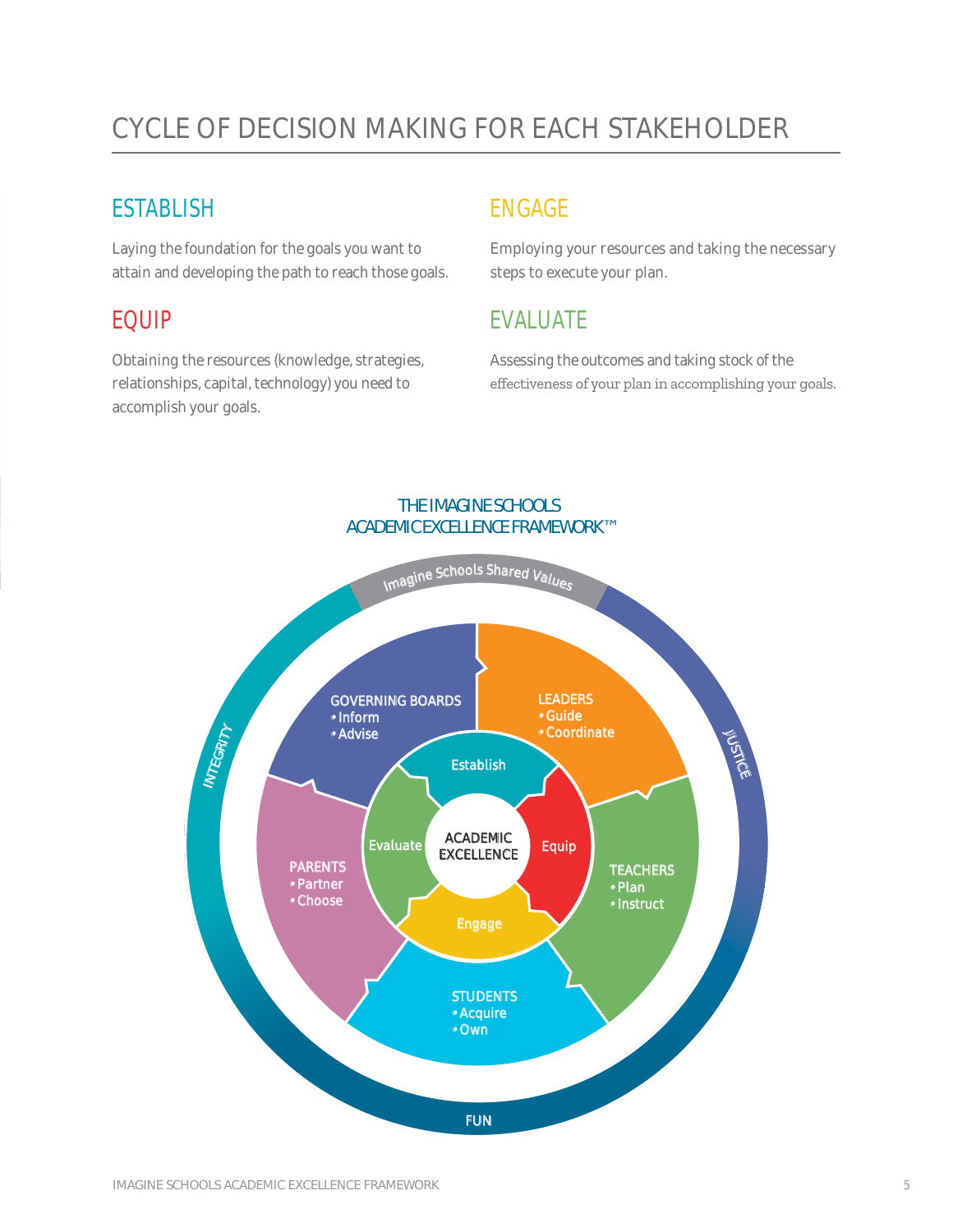# IMAGINE SCHOOLS LEADERS

*Guide and coordinate a school culture of positive character development and academic growth.*

Strong instructional leadership ability and an emotional commitment to the vision of a successful Imagine School are essential characteristics of an Imagine leader.

Successful leaders demonstrate the Shared Values and serve as role models for the school staff, students, and parents. They exhibit a true sense of caring for the staff as professionals and people and for each individual student. Successful school leaders have the ability to lead a school (as opposed to manage it) and have well-developed communication skills. They value student achievement results, high-quality instruction, consistent parent engagement, and a positive

school culture. The leaders are recognized by the staff for their educational experience and knowledge. Leaders are considered an excellent source of advice, both for making improvements in the classroom and for moving forward the work of task forces. These leaders have high expectations for themselves, the school, the staff, and the students. There is a high level of open and honest communication between the school leader and all stakeholders.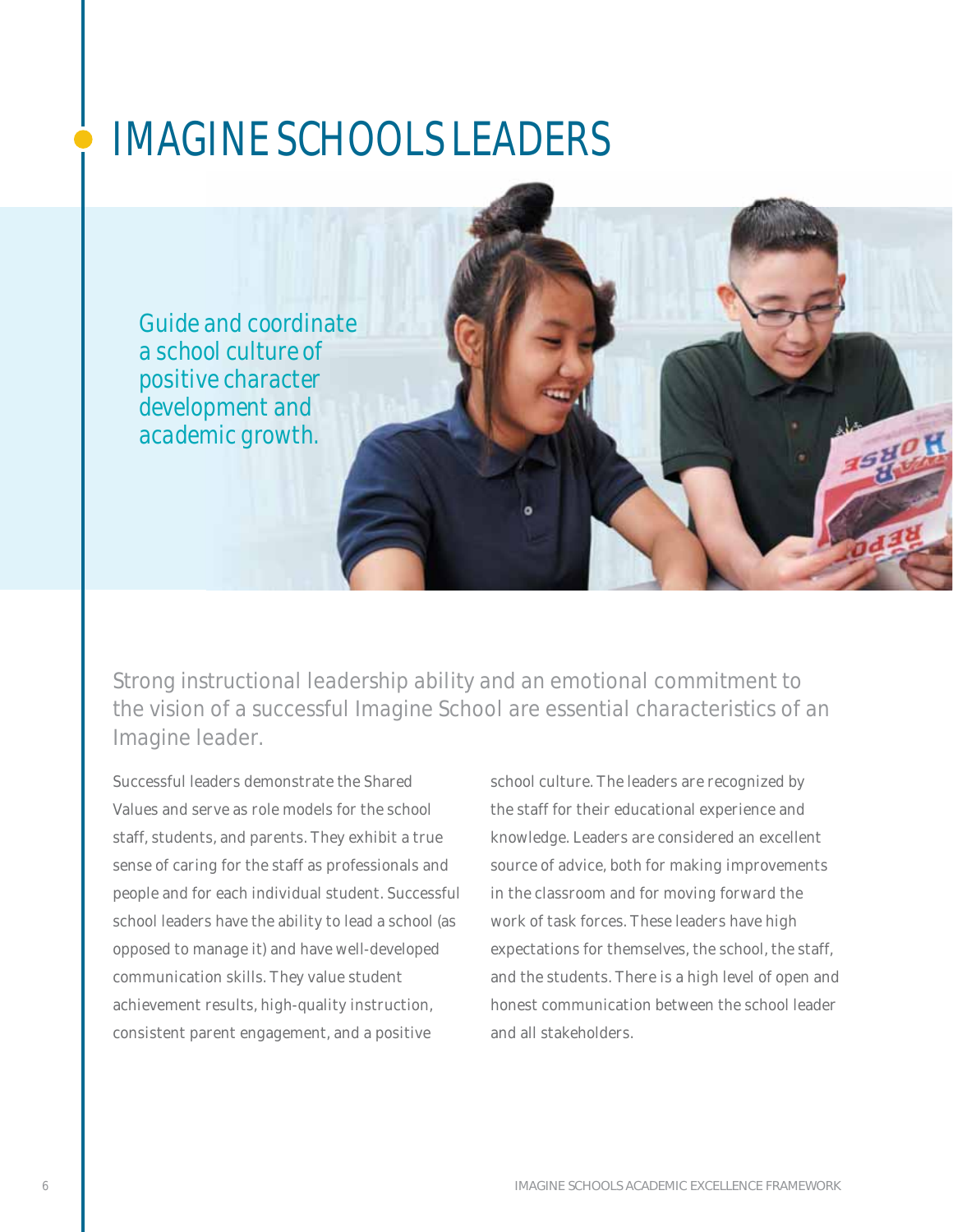# **GUIDE**

# **ESTABLISH**

Develop a shared vision and mission for the school.

## **EQUIP**

Secure resources to develop a School Excellence Plan with vision and mission priorities.

## **ENGAGE**

Communicate vision and mission continuously.

# **EVALUATE**

Focus on the school's attention to its vision, mission, and goals.

# COORDINATE

# **ESTABLISH**

Promote a culture of high expectations.

# **EQUIP**

Use data and differentiated strategies to support student learning.

## **ENGAGE**

Improve the quality of teaching to accelerate student academic performance.

# **EVALUATE**

Reflect to assess whether a culture of high expectations has been created and maintained.

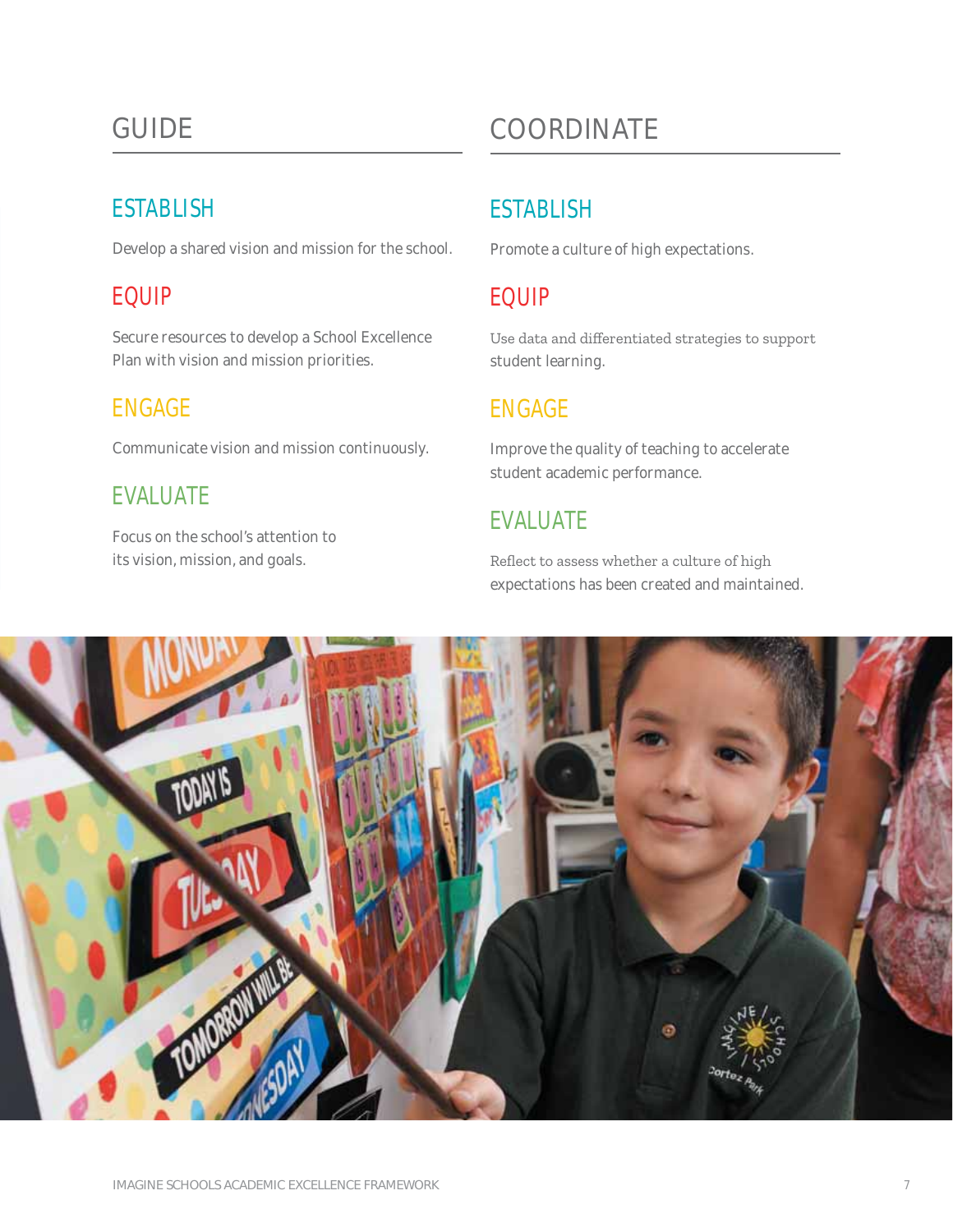# IMAGINE SCHOOLS LEADERS GUIDE THE SCHOOL VISION **AND MISSION**

# **ESTABLISH**

Develop a shared vision and mission for the school.

Imagine Schools Leaders collaboratively formulate a powerful vision and mission statement that will drive the school to build a culture of achievement. A commitment to Imagine Schools Shared Values of Integrity, Justice, and Fun and to the priorities of the Six Measures of Excellence provides a pathway to a successful school. These values invite leaders to experience Joy at Work as they serve teachers, students, parents, and other stakeholders.

#### **Outcomes**

Systematic methods are established to prioritize goals. All initiatives and conversations are focused around fulfilling the school's vision and mission. Leaders continually focus on developing a healthy school culture where planning is cohesive, achievement is high, enrollment is strong, parent participation is productive, and stakeholder relations are positive.

#### **Required Tools to Establish School's Vision and Mission**

Imagine Schools' vision and mission statement, charter agreement, Imagine Schools brochures, Imagine Schools branded digital and printed materials, Academic Excellence Framework, Joy at Work book, Establishing an Effective School Excellence Plan course

# **EQUIP**

Secure resources to develop a School Excellence Plan with vision and mission priorities.

Imagine Schools Leaders equip the leadership team with systems and resources to successfully implement the Academic Excellence Framework. A strong leadership team commits to set measurable goals, creates plans and calendars, analyzes performance constantly, and intervenes to close gaps. There is a rigorous, coordinated plan to improve the instructional practice in every classroom.

#### **Outcomes**

A School Excellence Plan is developed incorporating SMART (Specific, Measurable, Achievable, Relevant, and Timely) Goals. There is evidence that initiatives are prioritized and strategies are implemented successfully. All members of the school staff work together to achieve the desired results and accomplish the goals.

#### **Required Tools to Equip with Resources**

School Excellence Plan templates, student and school data (attendance, discipline, academic) survey results, list of current school resources, School Excellence Plan Feedback form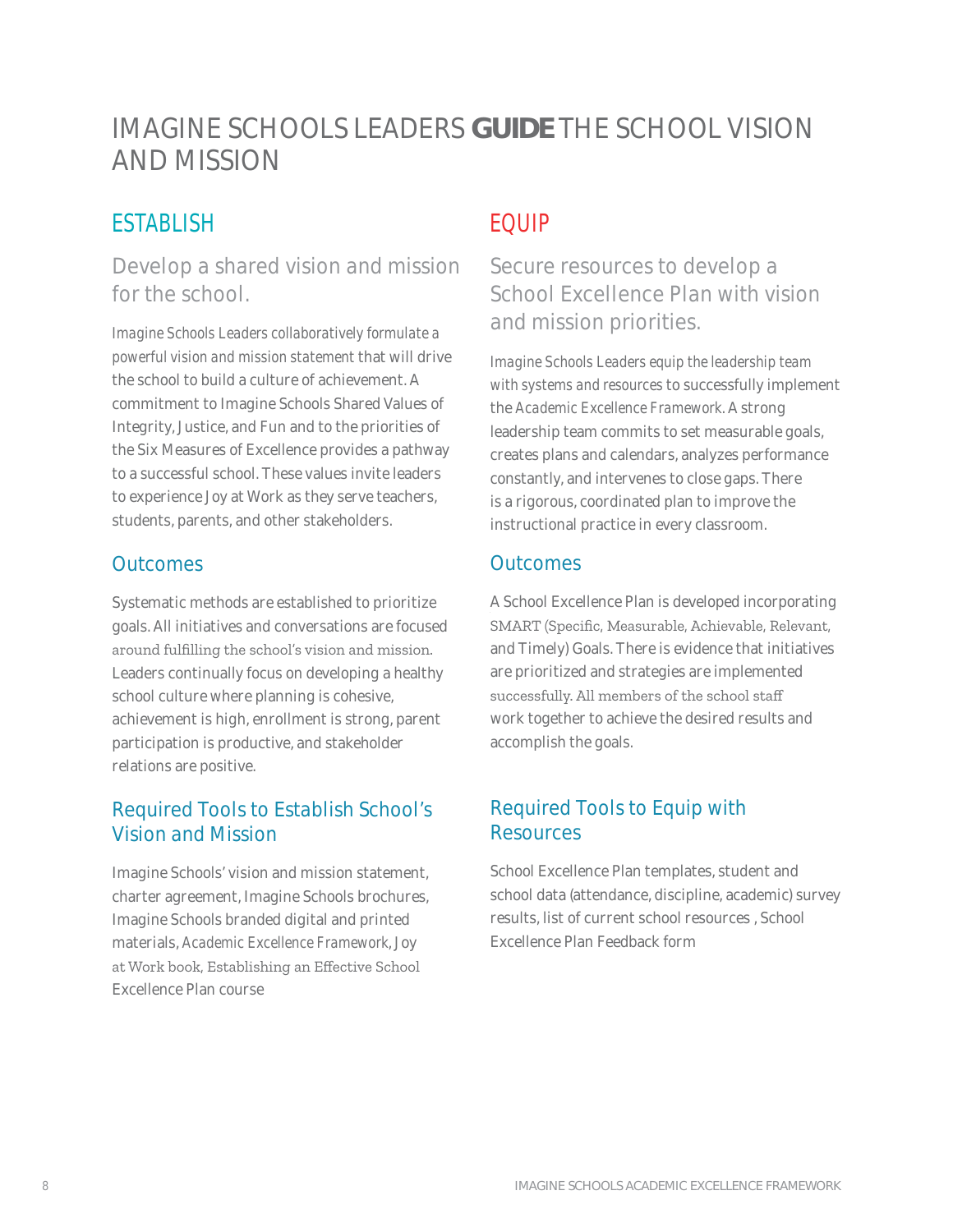#### Communicate vision and mission continuously.

Imagine Schools Leaders communicate frequently and transparently with all stakeholders. A highly collaborative and transparent culture brings greater interdependence, shared responsibility, and mutual accountability. Informed people are more likely to experience Joy at Work. Systems are in place to ensure that people have access to information and are encouraged to be engaged in the process of fulfilling the school's mission and goals. The leadership team models integrity by being committed to transparent and ongoing accountability.

#### **Outcomes**

The staff practices high standards and ethics when hiring and retaining people with the skills and passion to do the work. Agendas and discussions at all school meetings promote the school's focus on achieving the vision and mission. Adults understand and model Integrity, Justice and Fun (Joy at Work).

#### **Required Tools to Engage in Effective** Communication

Six Measures of Excellence committee templates, weekly meetings forms (agendas and minutes), newsletters and website, leadership team role descriptions, Shared Values surveys, exit interview form

## **EVALUATE**

#### Focus on school's attention to its vision, mission, and goals.

Imagine Schools Leaders evaluate progress by constantly taking the pulse of the school community. Regular discussions with staff allow each member of the leadership team to provide feedback on what is going well and on areas in which they would like information, support, or change. Stakeholders believe the school is an outstanding place to teach and learn.

#### **Outcomes**

Staff feels validated that their decisions and contributions have the power to change school culture. A stable school culture occurs as the school community develops shared values, strong measures of excellence, annual celebrations, and venues to tell their stories that become part of their legacy. Every stakeholder can articulate the vision and mission statement and aligns his or her actions to the vision and mission.

#### **Required Tools to Evaluate the** School's Goals

Six Measures Committee meeting minutes, decision-making tools (reporting forms), student and school data (attendance, discipline, academic) survey results: national call template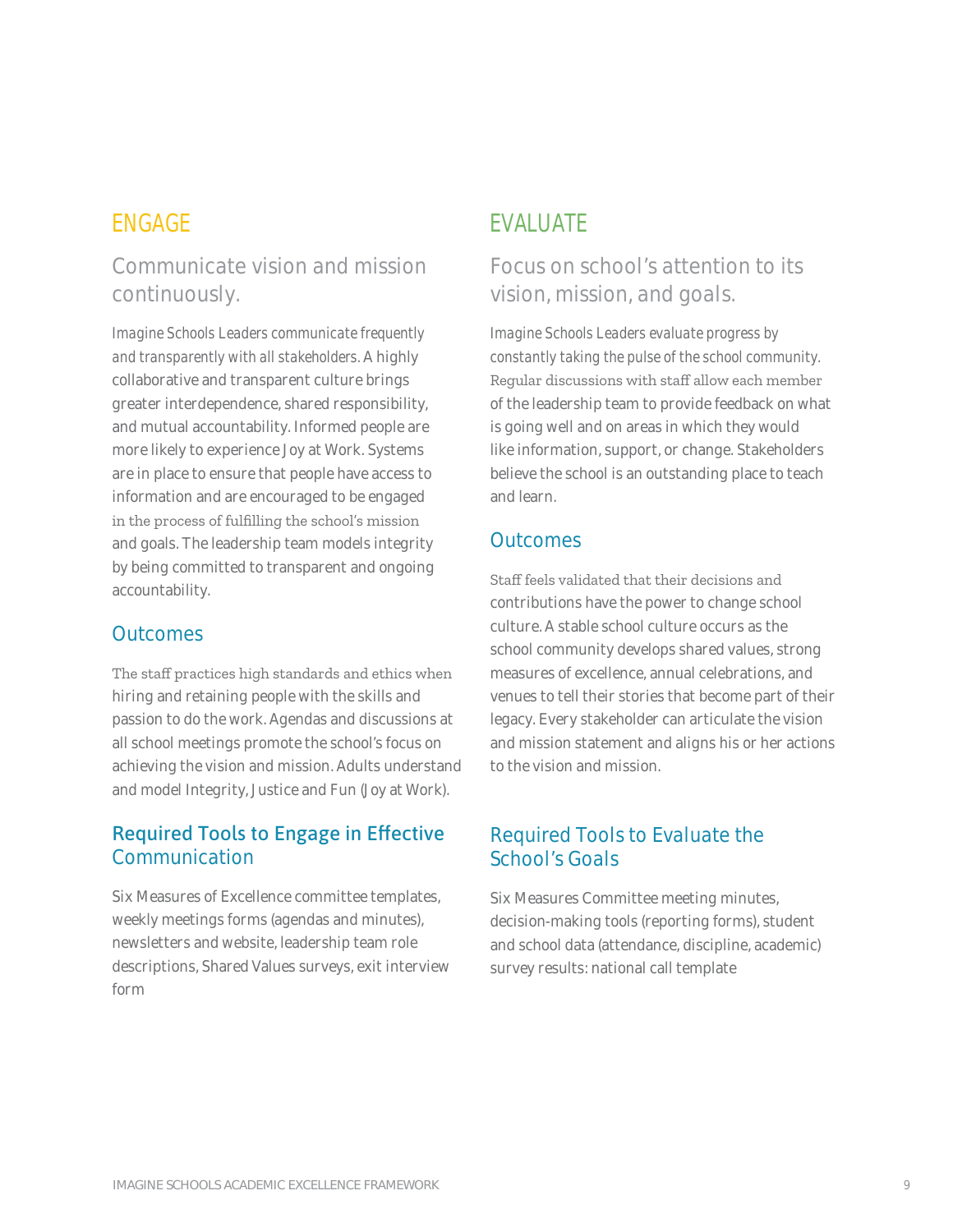# IMAGINE SCHOOLS LEADERS COORDINATE THE CUITURE OF HIGH ACHIEVEMENT

# **ESTABLISH**

#### Promote a culture of high expectations.

Imagine Schools Leaders establish a school culture that promotes high expectations for collaborative work and attention to academic growth and achievement. They drive excellence in teaching and learning and build processes to support continuous improvement. They maintain a laser focus on student achievement. Instructional leaders unleash the potential talent that is present throughout their school community to develop the capacity for academic growth and achievement. Effective, instructional leaders have a clear understanding of where their schools need to go to become successful; and they promote, support, challenge, and model for others to get there.

#### **Outcomes**

The school demonstrates a collaborative environment in which best practices are replicated and innovation flourishes. School leadership visits classrooms, speaks to parents, and educates board members about the importance of academic rigor and high expectations. Purposeful professional development assists team members to explore critical questions in a productive and professional manner that informs and promotes learning.

#### **Required Tools to Establish High Expectations**

Principal competencies, School Excellence Plan, Academic Excellence Framework, Character Evaluations feedback, Imagine Schools Curriculum Guide with Common Core State Standards. Restorative Practices course

# **EQUIP**

### Use data and differentiated strategies to support student learning.

Imagine Schools Leaders focus on student learning and build assessment literacy. Successful principals use formative and summative assessment data to meet the diverse needs of their students. Imagine Schools Leaders help staff understand the data and establish priorities using the data effectively. Through team meetings and data chats, leaders coordinate efforts to align goals and strategies based on results.

#### **Outcomes**

School staff develops a clear understanding of the formative and summative assessment process. Data is used to inform decisions and instructional practices. There is an understanding of goal setting, progress monitoring, and reflection. Data use becomes more sophisticated over time.

#### Required Tools to Equip with Data to **Support Learning**

Assessment calendar, student and school data (attendance, discipline, academic grade book), standardized tests, Learning Gains and Student Growth Percentile reports, data chat forms, data walls, team meetings, minutes, leadership agendas, **Acceleration Model**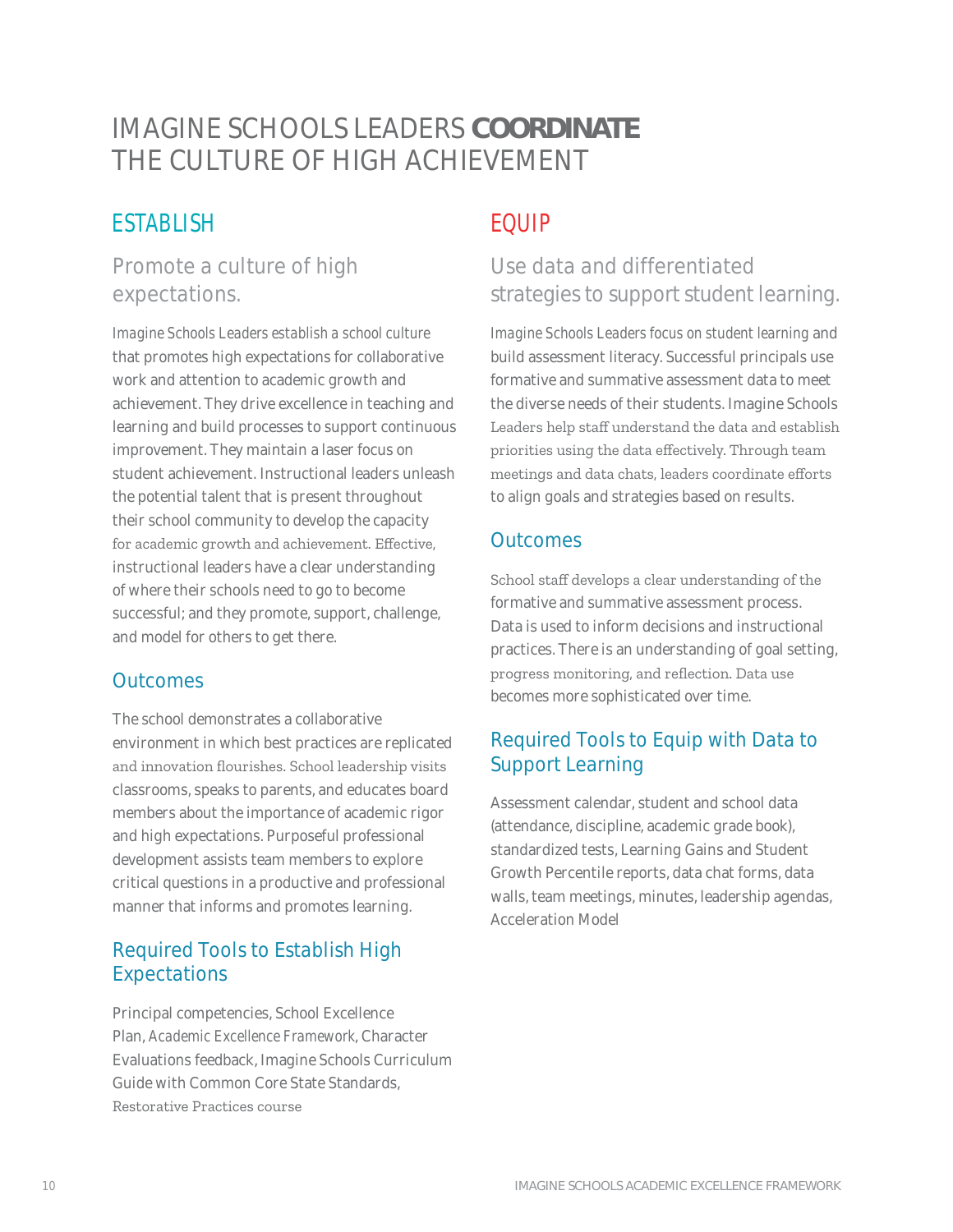### Improve the quality of teaching to accelerate student academic performance.

Imagine Schools Leaders focus on teachers' instructional practice. Leaders facilitate professional growth through job-embedded learning opportunities, coaching, mentoring, and professional learning opportunities. Meaningful walk-throughs and observations help monitor the consistent implementation of best practices and strategies articulated in the School Excellence Plan. Leaders analyze walk-through results to determine instructional needs and plan targeted professional learning opportunities.

#### **Outcomes**

Quality teaching and intervention occur. All students are given time to develop competency. Leaders promote coordination within and across courses, disciplines, and settings. Staff receives continuous and immediate feedback to improve targeted interventions and promote student performance. All staff members are connected to the re-teaching process and are mobilized to share best practices for student achievement.

#### **Required Tools to Engage Teachers in Quality Instruction**

Teacher evaluations, observation and feedback forms, observation tracking sheet, professional development calendar, master schedule, Professional Growth Plan, Acceleration Model AEF

## **EVALUATE**

#### Reflect to assess whether a culture of high expectations has been created and maintained.

Imagine Schools Leaders build a climate of reflection. Quantitative and qualitative data are used to reflect on the life of the school. Active strategies for seeking and spreading effective practices keep lifelong improvement at the center of the school's culture. Reflection, analysis, and accountability are integral parts of the Joy at Work decision-making cycle.

#### **Outcomes**

There is evidence of a strong justice-based community. The school leader serves as role model and mentor to staff. The School Excellence Plan is referenced for purposeful planning, incorporating data, and building and maintaining a culture of high expectations. Leaders and teachers gain experience and grow professionally, resulting in greater retention of high performing teachers and leaders.

#### **Required Tools to Evaluate the Culture** of High Expectations

**Character Evaluation feedback, School Excellence** Plan, survey data, peer coaching log, formative and summative assessment data, formal teacher observations, Restorative Practices course.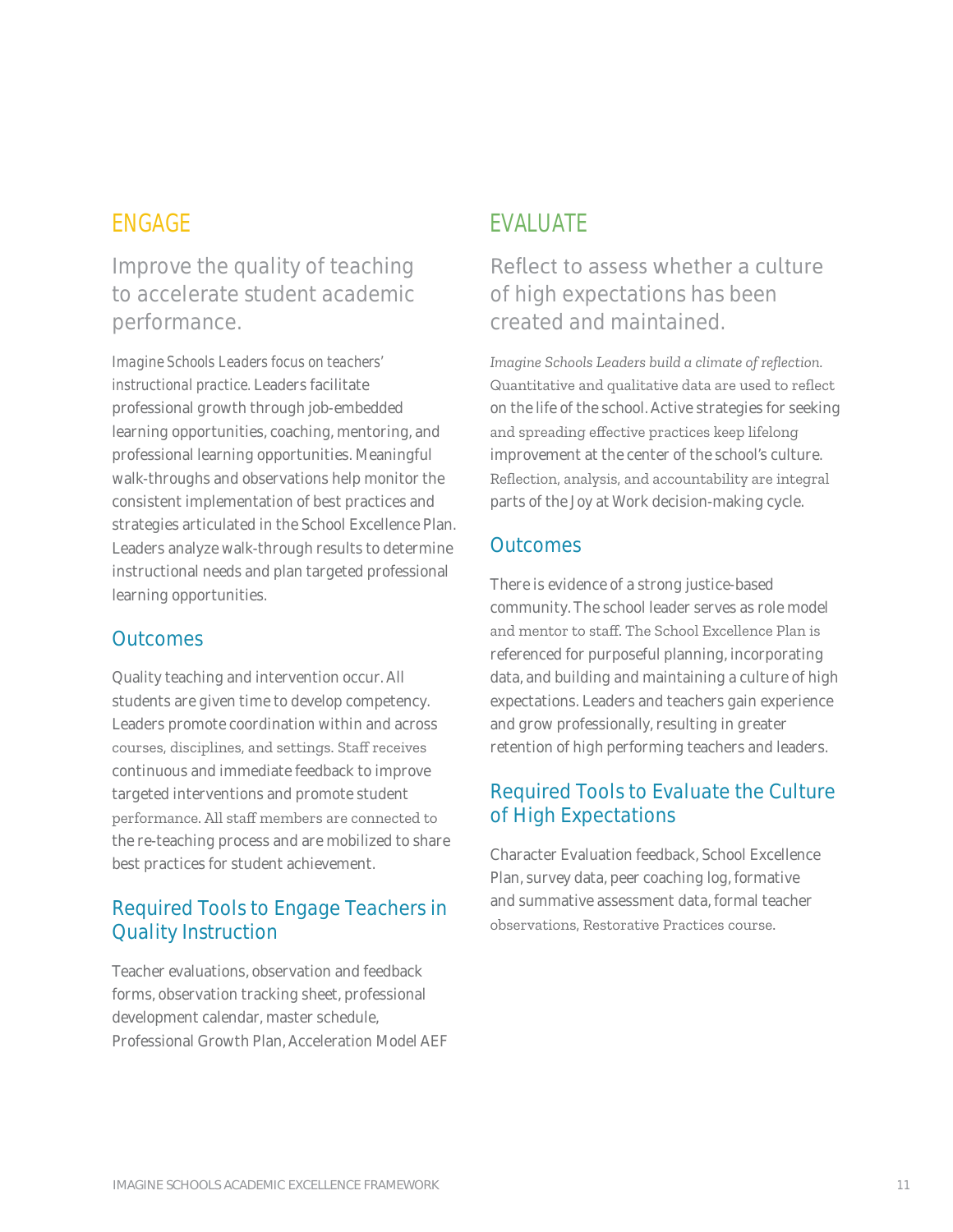# IMAGINE SCHOOLS TEACHERS

*Plan and instruct in a classroom environment that fosters positive character development and academic growth.* 



Teaching demands broad knowledge of subject matter, curriculum, and standards; enthusiasm, a caring attitude, and a love of learning; knowledge of discipline and classroom management techniques; and a desire to make a difference in the lives of young people.

The environment among teachers in our schools could be described as "hyper-cooperative." Teachers not only help each other, they share ideas and instructional approaches. Teachers and staff usually know all the students in the school by name and typically know the students' parents and siblings. Study after study shows the single most important factor determining the quality of the education a child receives is the quality of his or her teacher.

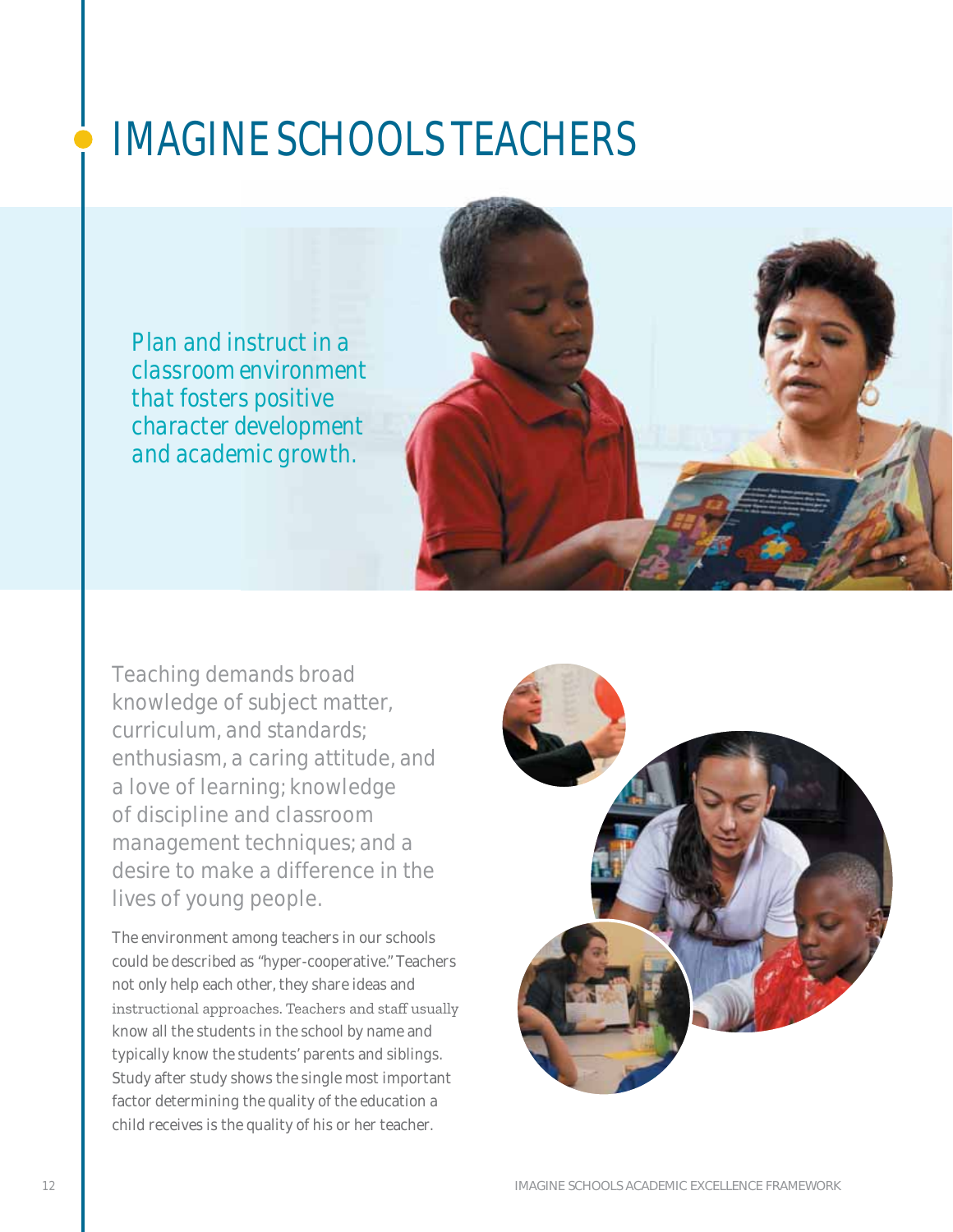# PI AN

## **ESTABLISH**

Create a culture of high academic and positive character expectations.

## **EQUIP**

Develop and utilize rigorous research-based curriculum.

# **ENGAGE**

Model and practice justice through differentiated instruction.

## **EVALUATE**

Examine the effectiveness of instructional resources, materials, and tools.

# **INSTRUCT**

# **ESTABLISH**

Ensure fidelity of the school's School Excellence Plan and goals.

# **FOUIP**

Maximize instructional time through classroom management and habit-building routines.

# **ENGAGE**

Deliver purposeful instruction using evidencebased best practices resulting in student mastery.

# **EVALUATE**

Reflect collaboratively on instructional effectiveness through data analysis.

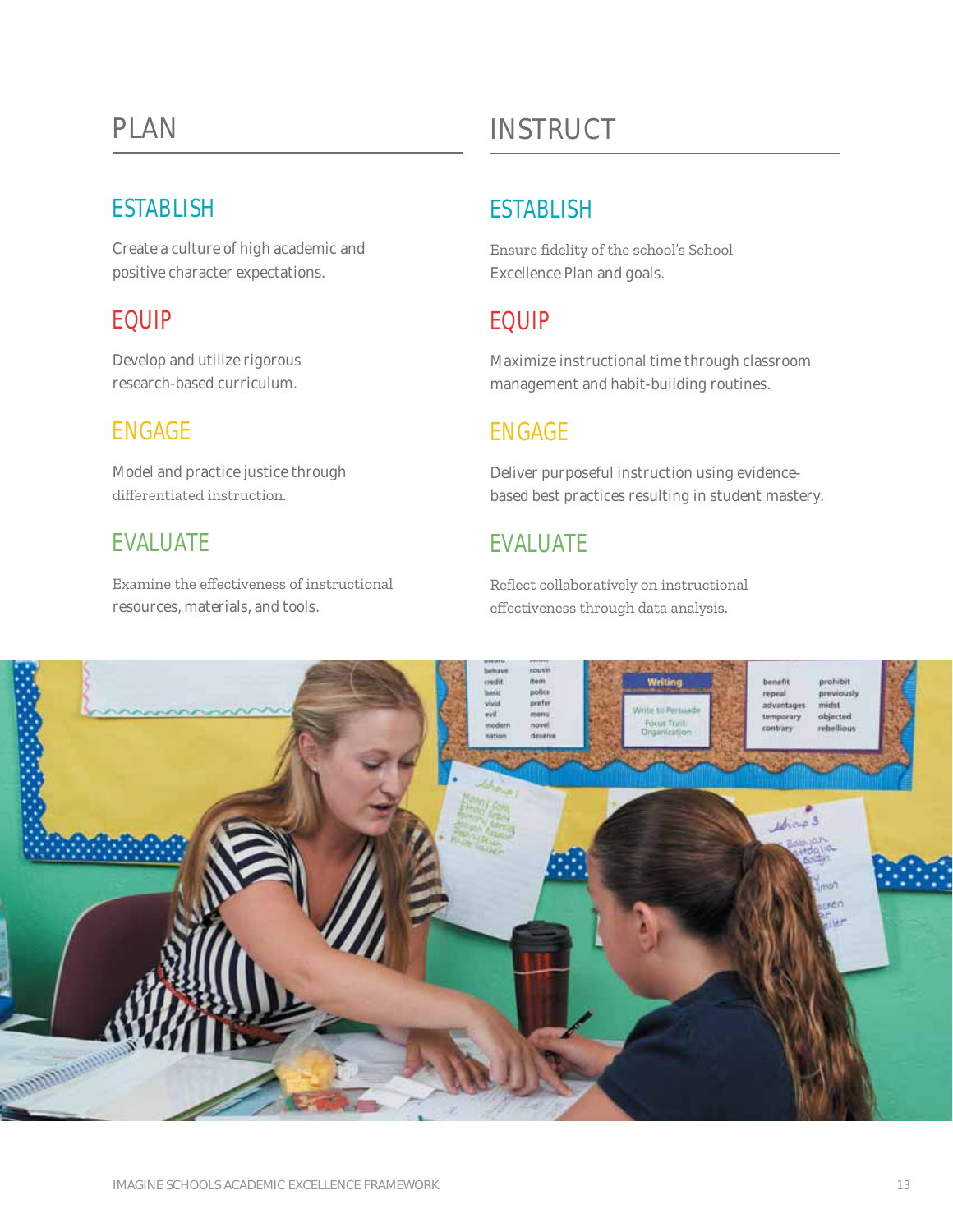# IMAGINE SCHOOLS TEACHERS **PLAN** INSTRUCTION

# **ESTABLISH**

Create a collaborative culture of high academic expectations and positive character expectations.

*Imagine Schools Teachers see possibility and presume competence* for all students. Teachers assist students in understanding their role as scholars and their place within the community. They shape student mindsets to be growth oriented and reinforce the correlation between actions, efforts and resulting accomplishments. They help students understand the commitment to the hard work necessary to be a student of purpose and virtue. Teachers empower students to collaborate with their peers and invite them to experience the joy of taking responsibility for their education.

#### **Outcomes**

Teachers use questioning to encourage students to be thinkers and productive members of the community. Time is allocated to teach students about applying and tracking effort and progress towards personal and collaborative goals. Teachers note and communicate specific areas of growth, providing feedback using quantitative and qualitative data as evidence. Students exemplify characteristics of scholars and people of character.

#### Required Tools to Establish High Academic and Positive Character Expectations

Behavior and academic tracking logs, rubrics, Bloom's Learning Domains (Bloom's Taxonomy), lesson plan template, Collaborative Plan brochure, Equipping New Teachers Course, Building Capacity: Coaching at Imagine Schools course, Empower Team Collaboration video

# EQUIP

## Develop and utilize rigorous research-based curriculum through collaboration.

*Imagine Schools Teachers develop and utilize evidencebased tools* to ensure the curriculum is standardsdriven, cohesive, and organized. Teachers unpack the standards and participate in collaborative planning within their grade levels and across grades to create a consistent curriculum map centered on rigorous content. They make informed decisions to acquire the best tools and resources for each student. Teachers plan learning experiences that lead to comprehensive student understanding.

#### **Outcomes**

Teachers participate in weekly collaborative planning sessions with grade-level teams to create lesson plans aligned to the curriculum map and unpack standards. They develop pacing guides, research and allocate appropriately rigorous materials, and organize tools for ongoing assessment and progress monitoring.

#### Required Tools to Equip with Rigorous Curriculum

Imagine Schools Curriculum Guide with Common Core State Standards, pacing guides, evidencebased core programs, team minutes, professional development calendar, textbook evaluation tool, Collaborative Plan brochure, Equipping New Teachers course, Building Capacity: Coaching at Imagine Schools course, Empower Team Collaboration video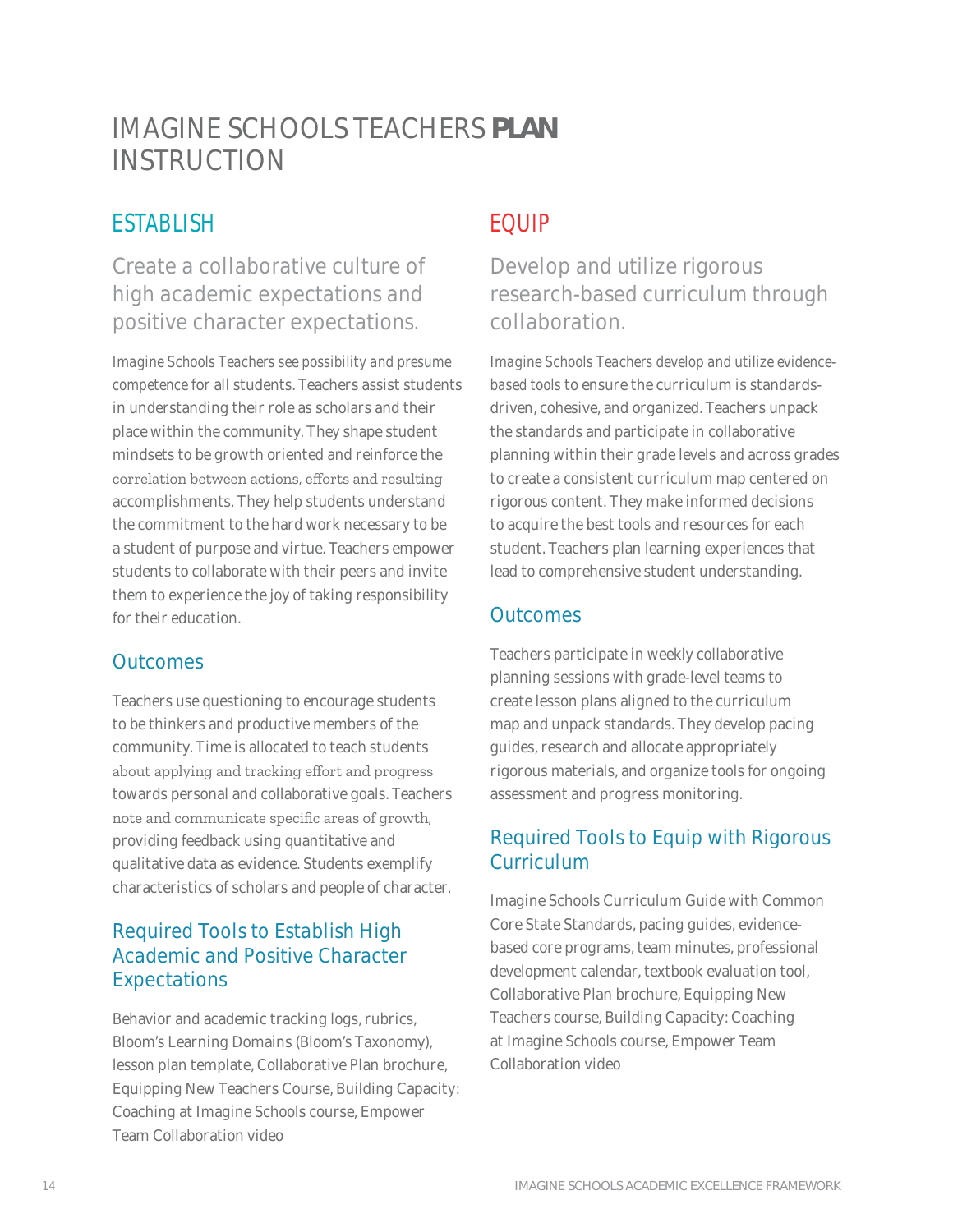#### Model and practice justice through differentiated instruction.

*Imagine Schools Teachers model and practice justice.* Through intentional lesson planning and functional learning environments, teachers seek to improve learning as efficiently, effectively, and equitably as possible for ALL students, including those with differing abilities. Teachers employ strategies for differentiation within whole-group, small-group, and independent settings. They vary the content and their instructional process to challenge every student.

#### **Outcomes**

Teachers unpack standards, map their curriculum, and plan with the end in mind. This becomes the norm. Classrooms are highly student centered with personalized instruction based on teachers' understanding of the shared value of Justice. Teachers have the mindset to expand on topics to make learning interesting, engaging, and purposeful.

#### Required Tools to Engage in Differentiated Instruction

Imagine Schools Curriculum Guide with Common Core State Standards, curriculum maps, pacing guides, model classroom and model teacher rubric, formative and summative assessments, assessment calendars, lesson plan template, Equipping New Teachers course, Acceleration Model, Success Time video

## EVALUATE

Examine the effectiveness of instructional resources, materials, and tools.

*Imagine Schools Teachers examine* ongoing academic and character assessment data frequently. Teachers, parents, and leaders are involved in data analysis in a variety of settings. Teachers design and implement formative and summative assessments to monitor the ongoing progress of their students. They create individual student learning plans and evaluate data to adjust further instruction, re-teach material as needed, and accommodate for mastery of content and concepts.

#### **Outcomes**

Individual student learning plans and effective data reports are created for reflection and optimal accountability. Teachers organize student results at the question level, standard level, individual level, and whole class level. Teachers use a variety of strategies for intervention, including small groups and pullout/push-in interventions.

#### Required Tools to Evaluate the Effectiveness of Resources

Behavior and academic tracking logs, self-reflection tools, Student Success Plans, data reports, Advanced Reading Challenge participation log, teacher evaluations, Character Evaluation feedback, Imagine Schools survey data, Response to Intervention progress charts, gap analysis tools, Acceleration Model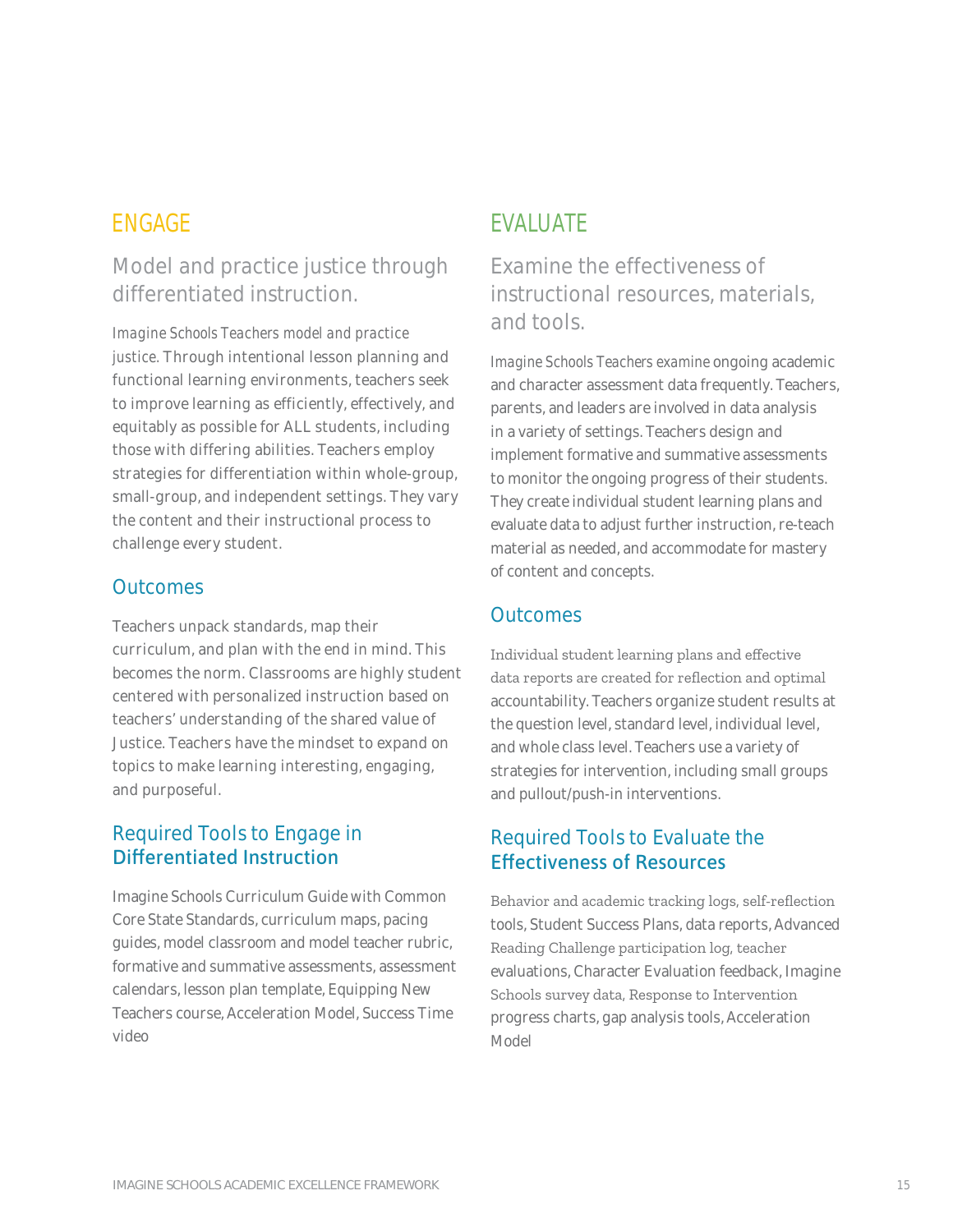# IMAGINE SCHOOLS TEACHERS **INSTRUCT** FOR STUDENT GROWTH

# **ESTABLISH**

#### Ensure fidelity to the School Excellence Plan.

*Imagine Schools Teachers know and understand* the specific components of the school's School Excellence Plan and goals. They commit to adhere to prioritized initiatives and implement agreed upon instructional tools, resources, and evaluative practices. They align their practice to the school's instructional vision and mission so that students receive rigorous instruction, reach their highest potential, and experience success both individually and as a community.

#### **Outcomes**

Teachers demonstrate knowledge of schoolwide strategic goals and intentionally implement effective instructional strategies. Their instruction and classroom practices foster a culture of high expectations, high achievement, and virtuous character both within their classroom and throughout the school.

#### Required Tools to Establish Fidelity of the School's Plan

School Excellence Plan, Vision and Mission statement, previous year's survey results, preplanning calendar, leadership meeting agendas, team minutes, Character Development plan, Equiping New Teachers course, master calendar, Establishing an Effective School Excellence Plan course

# EQUIP

Maximize instructional time through classroom management and habitbuilding routines.

*Imagine Schools Teachers facilitate Justice* by creating a supportive learning environment. Teachers build habits of excellence through established routines that operate consistently across the school and in every classroom. These routines continually convey to students that both learning and character are important and every minute provides an opportunity for growth. Habit-building routines focus on attributes directly connected to the integration of character and academics.

#### **Outcomes**

Teachers model, reinforce, and convey expectations for habit-building routines. Teachers regularly meet with students to set goals and model reflective thinking. Teachers monitor and reinforce students' peer collaboration, sharing classroom responsibilities, and critiquing others' work.

#### Required Tools to Equip with Habit-Building Routines

Classroom rules, School Code of Conduct, conferencing logs, lesson plans, rubrics, Homework Audit Tool, Restorative Practices course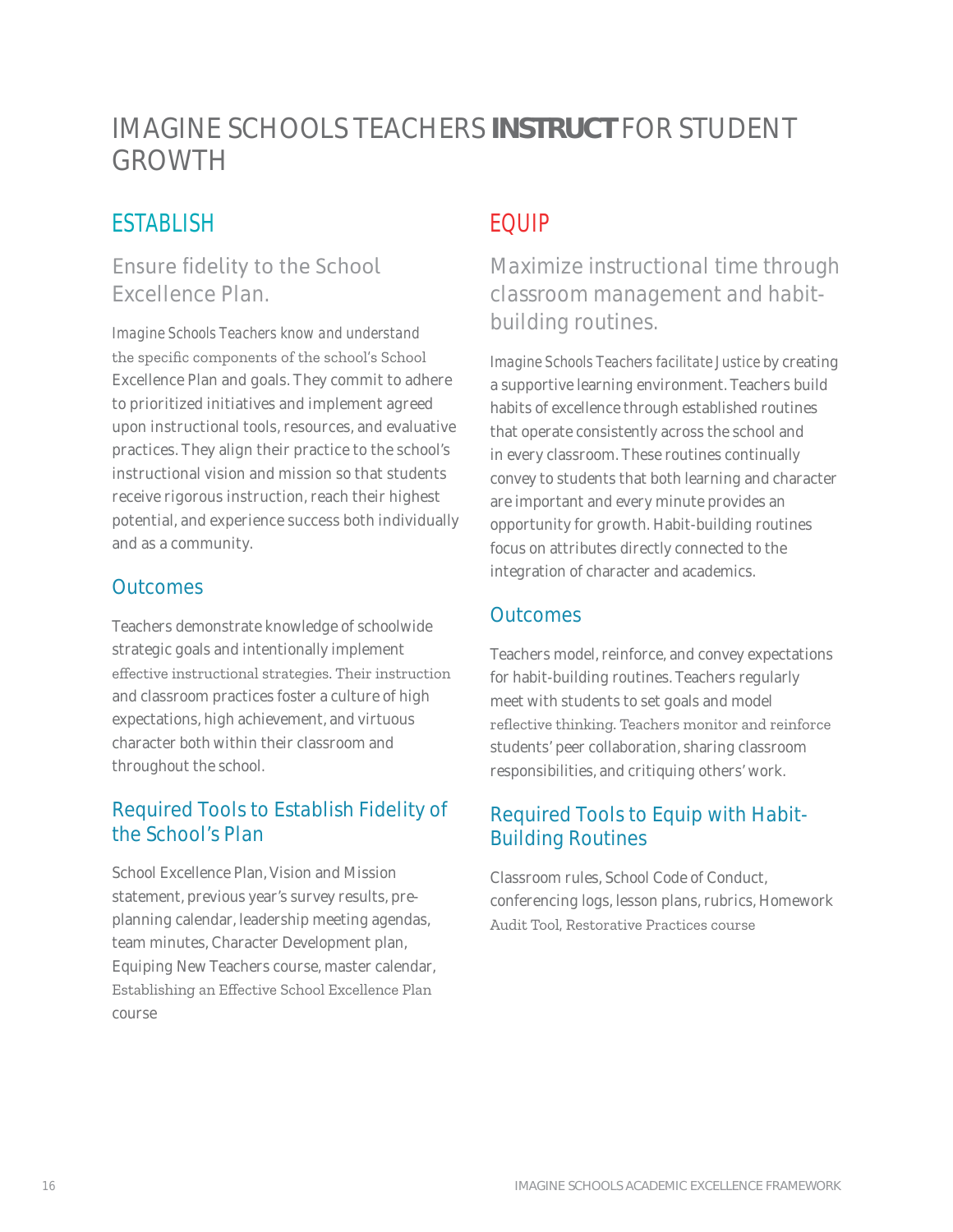## Deliver purposeful instruction using evidence-based best practices resulting in student mastery.

Imagine Schools Teachers establish purpose, employevidence-based strategies, scaffold instruction, and provide ample opportunity to clarify understanding through productive group work. They structure purposeful instructional strategies and activities resulting in high student engagement that are grounded in higher order thinking, problem solving, and real world connections for all students.

#### **Outcomes**

Teachers create engaging and integrated units that will appropriately challenge students. They create inquiry-based projects and problems that respect students' interests, abilities, and learning styles. They evaluate the effectiveness of various models of instruction, develop interventions and teach skills necessary to enable students' independence and mastery.

#### Required Tools to Engage in Purposeful Instruction

Lesson and unit plans, curriculum maps, Imagine Schools Curriculum Guide, professional development calendar, walk-through feedback forms, Acceleration Model, Literacy Focus Strategies, Equipping New Teachers course

# **EVALUATE**

#### Reflect collaboratively on instructional effectiveness through data analysis.

Imagine Schools Teachers examine ongoing assessment data. They systematically conduct analyses of student achievement and mastery, including progress made toward predetermined achievement and character goals for each student. Teachers access professional learning opportunities to ensure functional knowledge of content, pedagogy, and resources. Teachers participate in professional learning communities, collaborating with their colleagues to employ justice for all students.

#### **Outcomes**

Teachers are proficient at evaluating current and longitudinal student data. They participate in a continual process of reflecting, seeking feedback, and re-teaching with direct focus on targeted areas. They pursue professional learning opportunities to support student mastery and ongoing personal and professional growth tied to predetermined goals.

#### **Required Tools to Evaluate Effective** Instruction

Teacher evaluations, data reports, Response to Intervention reports, data chat agendas and minutes, data walls, Learning Gains and Student Growth Percentile reports, Collaborative Plan brochure, Empower Team Collaboration video, Success Time video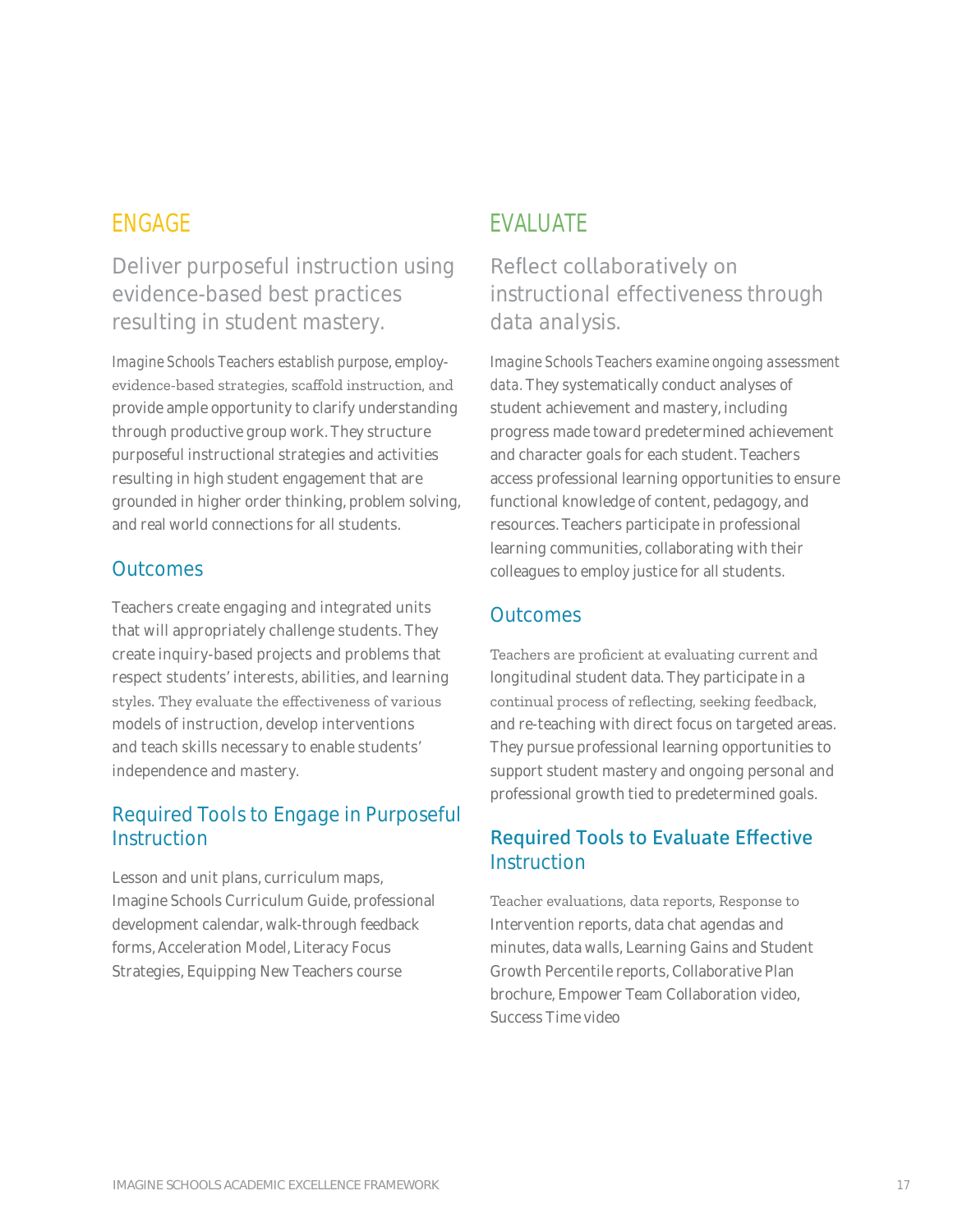# **IMAGINE SCHOOLS STUDENTS**

Acquire and own their learning efforts to achieve positive character development and academic growth.

Students are expected to work hard, to grow to the limits of their capabilities, and then exceed them.

Students are also expected to behave in ways that reflect integrity and justice. Independent learners take full responsibility for their own learning. Our learners are curious about the world around them and examine multiple solutions to make intelligent deductions. Independent learners strive for measurable progress and chart their accomplishments and failures. Our students persist to understand concepts and welcome feedback from those teaching them. They are self-motivated for personal achievement and take responsibility for their learning outcomes.

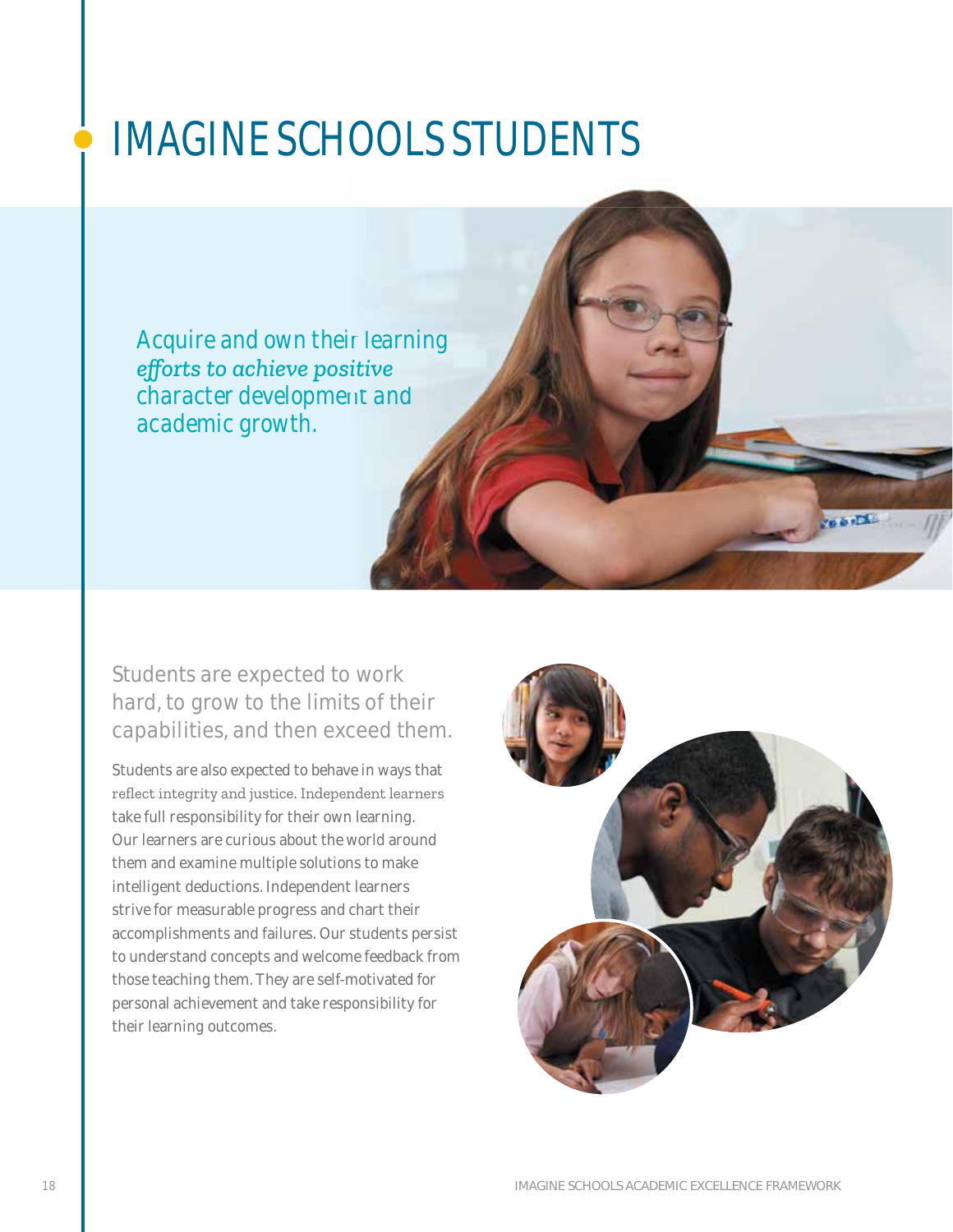# **ACOUIRE**

## **ESTABLISH**

Embrace a culture of high academic and character expectations.

# **EQUIP**

Develop academic and character habits to increase learning opportunities.

# **ENGAGE**

Apply critical thinking and problemsolving strategies.

# **EVALUATE**

Become an independent, self-directed learner.

# **OWN**

# **ESTABLISH**

Create personalized learning plan with self-directed goals that ensure each student is capable of success.

# **FOUIP**

Internalize information and learning structures for clarity and comprehension.

# **ENGAGE**

Demonstrate pursuit of excellence through the feedback process.

# **EVALUATE**

Reflect with others on personal academic and character growth.

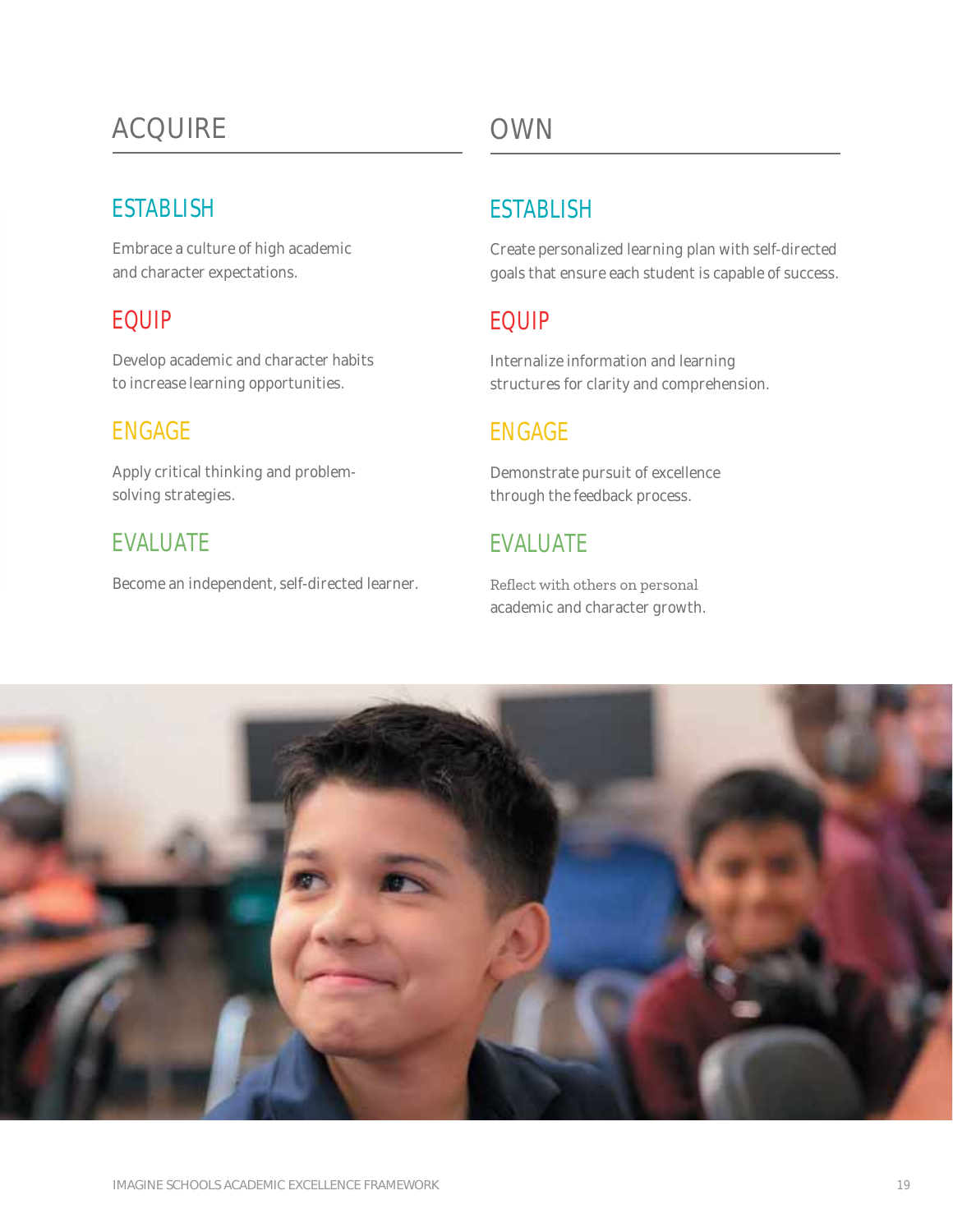# IMAGINE SCHOOLS STUDENTS **ACQUIRE** THEIR EDUCATION

# **ESTABLISH**

#### Embrace a culture of high academic and character expectations.

*Imagine Schools Students develop a growth mindset regarding academic achievement.* They commit to the diligent efforts necessary to be outstanding persons of purpose and virtue. Students are taught to understand and apply the Shared Values of Integrity, Justice, and Fun to their school experience.

#### **Outcomes**

Students collaborate, value, and validate each other's academic and character-building experiences. Students assume responsibility for their education in developmentally appropriate ways through a Student Success Plan.

#### Required Tools to Establish High Academic and Character Expectations

Vision and Mission statements, previous year's Character Survey results, Student Success Plan



# EQUIP

Develop academic and character habits to increase learning opportunities.

*Imagine Schools Students internalize habits and learn routines* that allow them to optimize learning experiences. Students build habits of excellence through meticulously executed routines that operate consistently inside and outside of school. These routines continually convey to students that learning is important and every minute provides opportunities for growth. Performance character habits such as perseverance, tenacity, grit, and diligence are displayed when students participate in routines effectively.

#### **Outcomes**

Classroom procedures set expectations during academic activities. Classroom procedures direct transition times and routines. Students understand and practice habits that maximize learning productivity within and beyond the school walls.

#### Required Tools to Equip with Academic and Character Habits

Student contracts, Student Success Plan, communication folder (homework/agenda books), rubrics for routines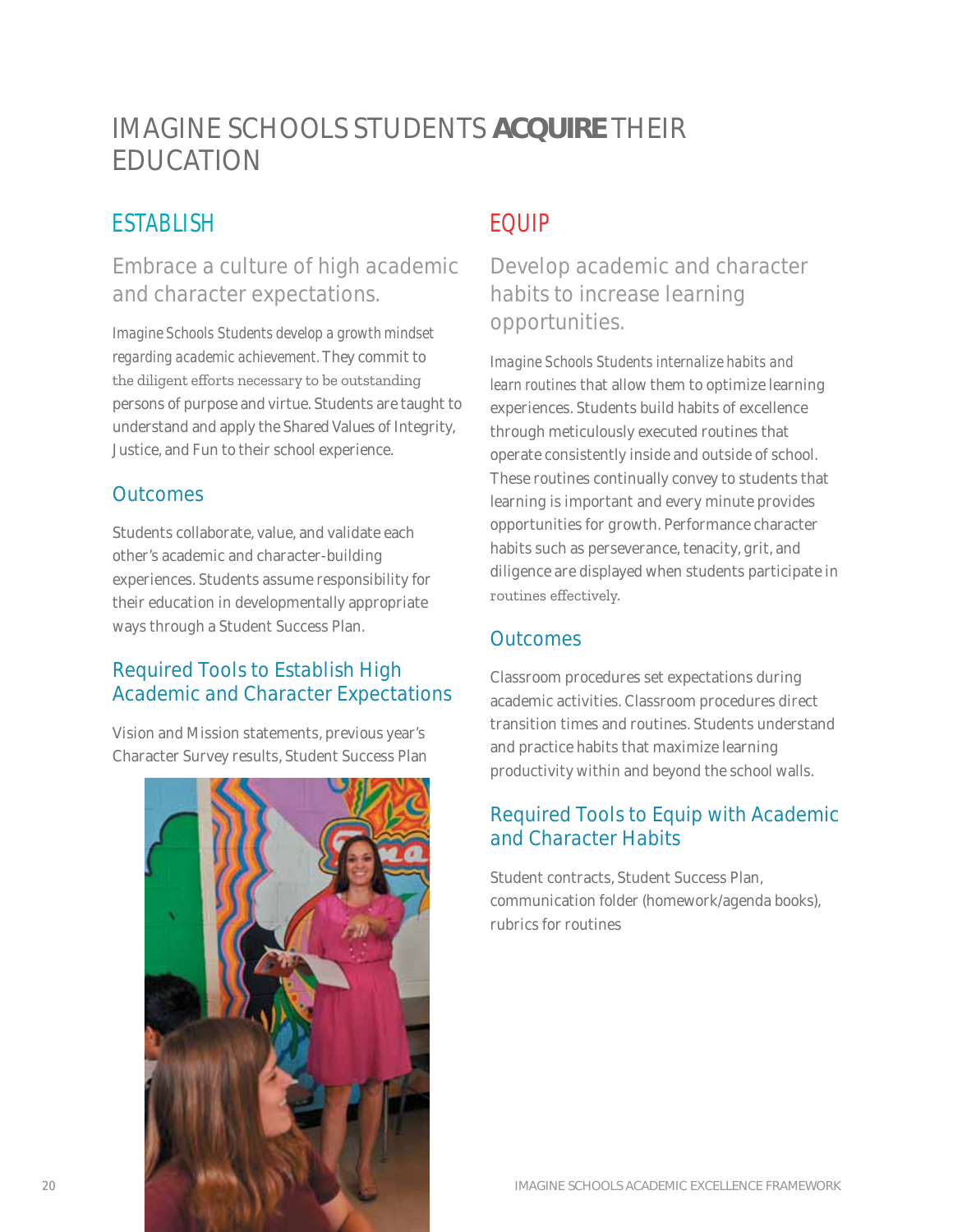Apply critical thinking and problemsolving strategies.

Imagine Schools Students generate and test hypotheses through experimental inquiry, problem solving, systematic analysis and investigation across content areas. Students engage in critical thinking, including analysis and evaluation, to deepen their understanding.

#### **Outcomes**

Students are actively involved in the learning process through collaborative discussions, higherorder thinking, decision making, and investigations with new approaches.

#### **Required Tools to Engage in Critical Thinking and Problem Solving**

Graphic organizers and frames, Imagine Schools Curriculum Guide with Common Core State Standards

## **EVALUATE**

#### Become an independent, selfdirected learner.

Imagine Schools Students connect prior knowledge with present learning. Students routinely revisit and consider the "bigger picture" of what they are learning. Critical thinking is the vehicle by which students find solutions for questions, problems, challenges, and experiments. By successfully employing study skills and habits, students become increasingly curious and discover how to be selfstarters and set S.M.A.R.T. goals.

#### **Outcomes**

Students reflect on their actions and behaviors. They develop the habits of a learner and a person of character. Students understand the direct impact of effort on achievement. They refine individual and collaborative S.M.A.R.T. goals based on assessment, evaluation and reflection.

#### **Required Tools to Evaluate Student Self-Directedness**

Student reflection forms and journals, selfassessment sheet, peer assessment sheet, tracking logs, data reports, Imagine Survey results, student portfolios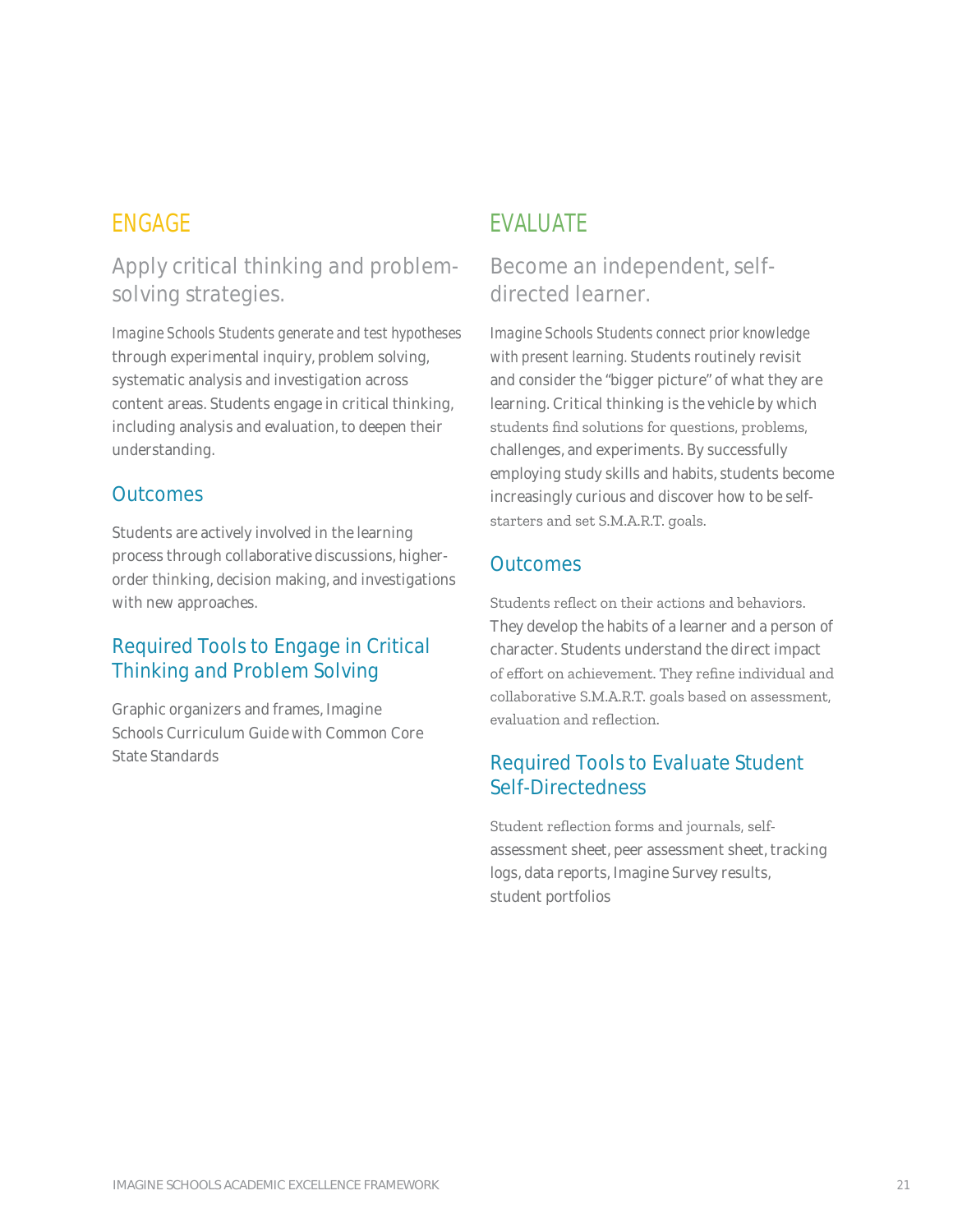# IMAGINE SCHOOLS STUDENTS **OWN** THEIR EDUCATION

# ESTABLISH

Create personalized learning plan with self-directed goals that ensure each student is capable of success.

*Imagine Schools Students personalize data* to understand their strengths and weaknesses and push themselves to the limits of their abilities. Students take ownership of their Student Success Plans and independently practice until they reach their individual S.M.A.R.T. goals. By setting and tracking their goals, students develop a growth mindset about their abilities. Justice requires students to become active stewards of their education. Schools allocate time to teach students about applying and tracking effort.

#### **Outcomes**

In cooperation with teachers, students develop moral and performance character S.M.A.R.T. goals that directly impact academic success. Students set academic S.M.A.R.T. goals in each subject area related to mastery of specific content and skill objectives. Students exhibit Justice by becoming active stewards of their education through applying and tracking effort. Students are intrinsically motivated to improve their academic efforts and achievements.

#### Required Tools to Establish Personalized Learning Plans

Student Success Plan goal page, previous year's report card, Moral, Performance and Civic Character Standards

# EQUIP

Internalize information and learning structures for clarity and comprehension.

*Imagine Schools Students use information and learning structures to make abstract concepts clear.* Students have access to graphic organizers and other tools to help them understand, organize, and recall important concepts or content. Students are given ample opportunities to internalize knowledge through close reading, applying the writing process, mathematical problem solving strategies, and practicing for mastery.

#### **Outcomes**

Students employ learning tools as they do their work. Students internalize knowledge through comprehending text, writing articulately, solving and explaining mathematical processes accurately, and studying and mastering content. Resources such as anchor charts are used as reminders of essential learning processes. Students are equipped to contribute to rich discussions guided by specific structures to maximize learning.

#### Required Tools to Equip with Learning **Structures**

Anchor charts, journals, collaborative structures, graphic organizers, discussion frames, word walls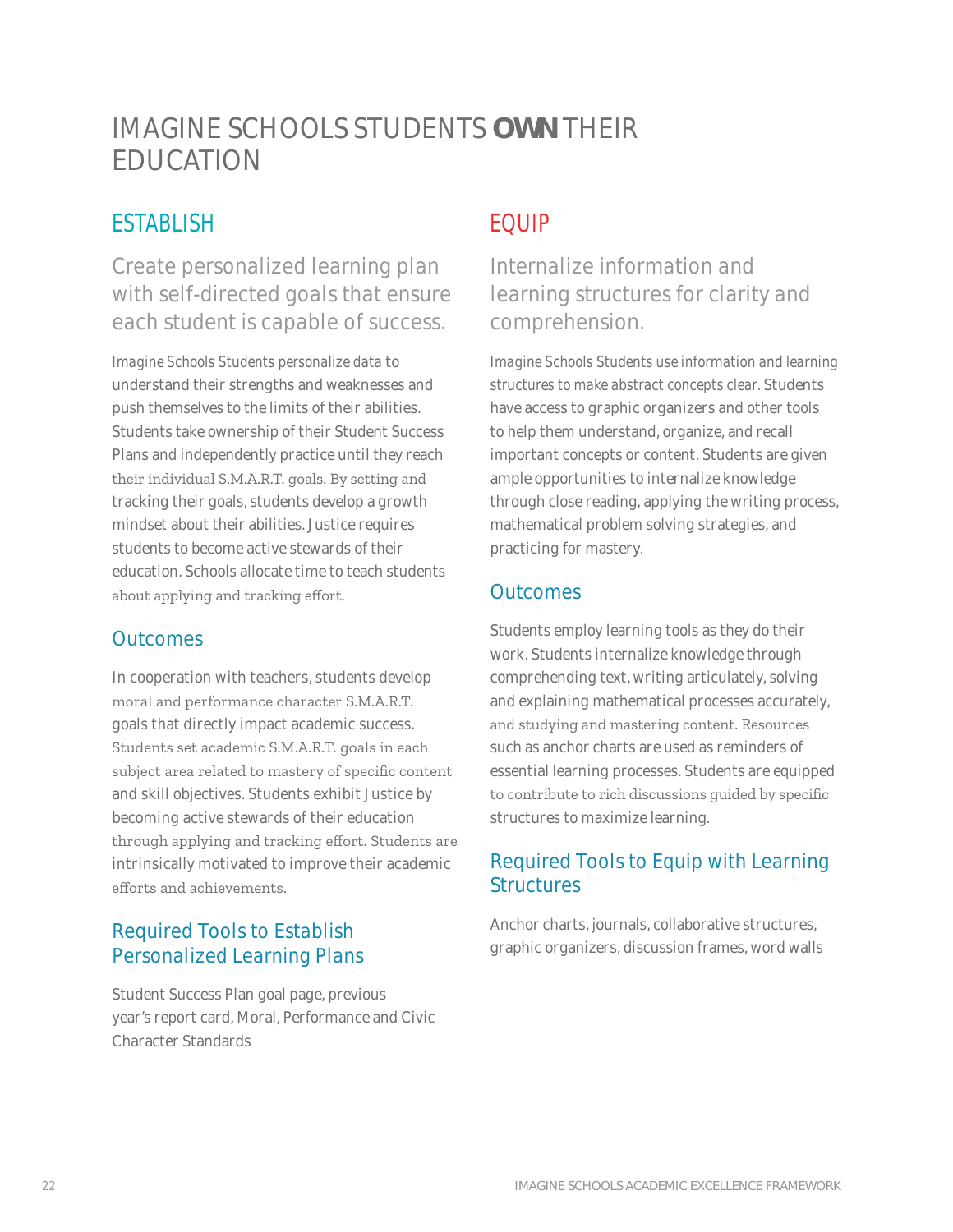#### Demonstrate pursuit of excellence through the feedback process.

Imagine Schools Students engage in the process of supportive group critique. Guided by norms of respect and care, students function as an ethical learning community where they not only pursue their own best work but also strive to bring out each other's best work. Analyzing transparent data on student progress and providing feedback to students is an effective way to achieve accountability in learning and character development.

#### **Outcomes**

During formative assessment, students give and receive feedback that is corrective, timely, and focused on criteria. Criterion-referenced feedback is structured through use of rubrics that describe the levels of performance expected for a particular concept, process, or skill. Students are involved in the creation of rubrics and feedback criteria.

#### **Required Tools to Engage in Effective** Feedback

Feedback frames and anchor charts, rubrics, procedure charts, Imagine Schools Curriculum Guide with Common Core State Standards, Listening and Speaking Standards, data chat forms

# **EVALUATE**

#### Reflect with others on personal academic and character growth.

Imagine Schools Students build confidence and ownership through clear communication of student data and progress on S.M.A.R.T. goals. Student performance and progress is visible, accessible, and clear. Students can create test analysis charts with three sections: "my strengths, "quick review," and "further study." Students review their work over time, reflecting on their growth and setting goals for future learning. Students share these reflections with others who can provide continual insight into progress.

#### **Outcomes**

Regular data chats occur and include student tracking and self-reflection to assess progress in academics as well as moral and performance character. Students frequently communicate and reflect on these goals with parents and peers. Their intelligence, knowledge, and performance grow with practice and reflection.

#### **Required Tools to Evaluate Academic** and Character Growth

Portfolio forms, data reports, Character Evaluation feedback, report cards, student tracking logs, self-assessment sheet, peer assessment sheet, data chat forms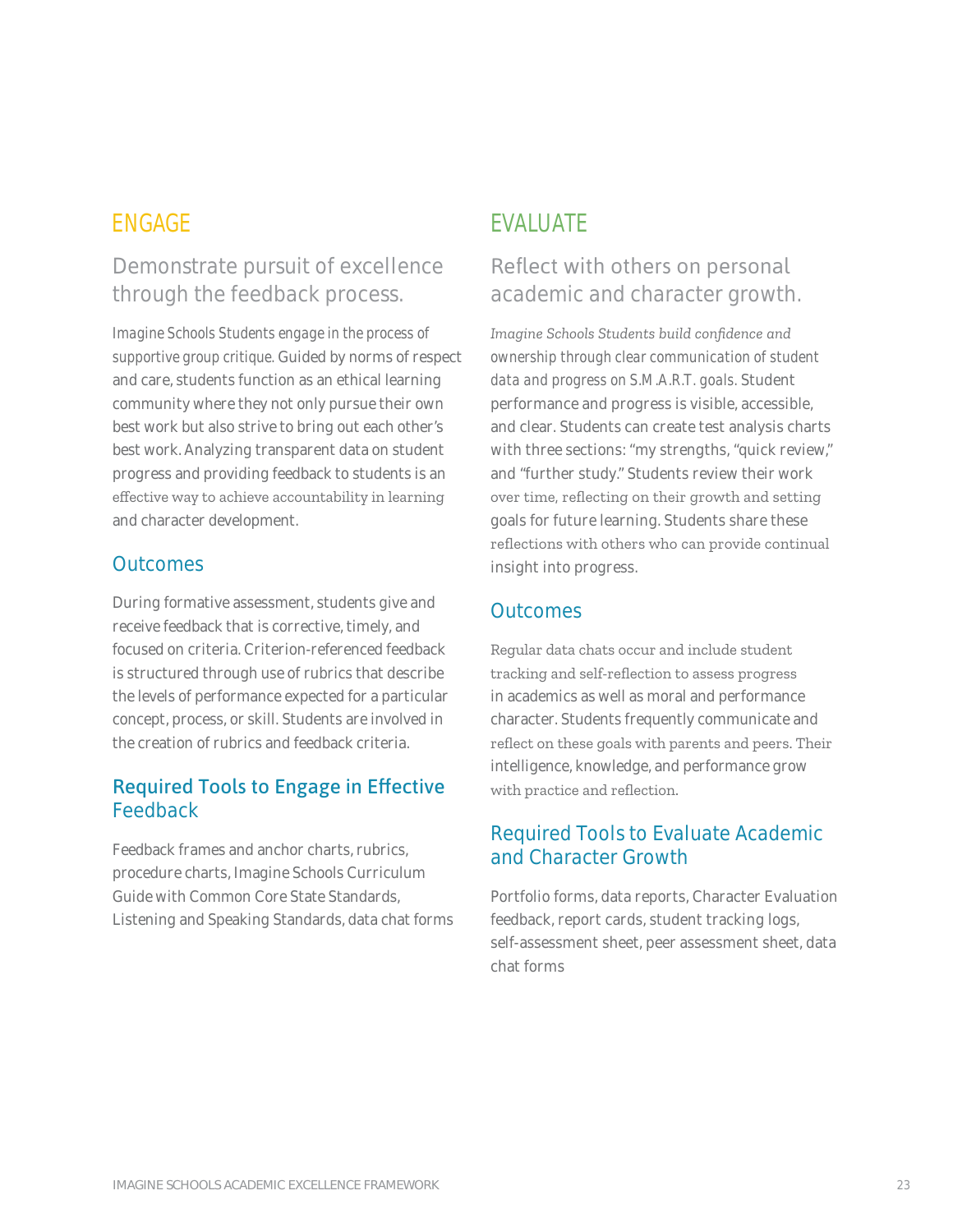# IMAGINE SCHOOLS PARENTS

*Choose to partner with us to create a culture of positive character development and academic growth.*



Parents choose Imagine Schools to find a better environment for their child's education.

They seek personalized education that will build upon their child's strengths and address any areas of weakness. While "family involvement" often is a series of activities or events, our parents are invited to join us as partners in planning, organizing and creating rich, rewarding experiences that lead to a school culture of positive character and academic growth. All partners possess the attitude that if we work together our children will succeed.

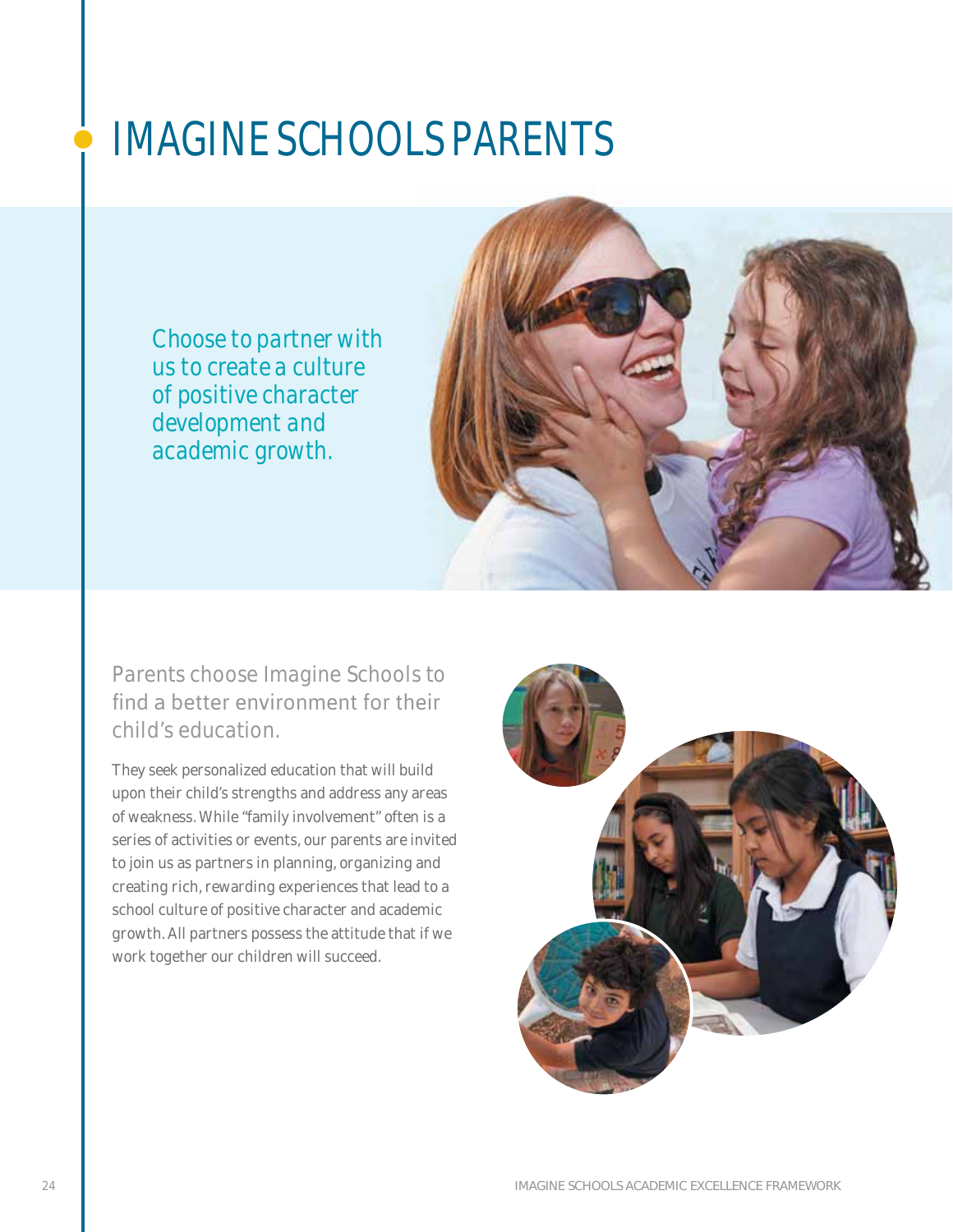# **PARTNFR**

## **ESTABLISH**

Contribute to a respectful, transparent school culture that reinforces high expectations.

# **EQUIP**

Access information about the school's goals.

## **ENGAGE**

Partner collaboratively to produce positive educational and social outcomes for children and youth.

## **EVALUATE**

Collaborate with school staff to ensure the success of the school.

# CHOOSE

# **ESTABLISH**

Choose a school with innovative academic and character programs operating in a safe and orderly environment.

# **EQUIP**

Support student success through intervention, enrichment, and individualized instruction.

# **ENGAGE**

Celebrate student accomplishments and noteworthy efforts in academics and character development.

# **EVALUATE**

Reflect on child growth and academic achievement.

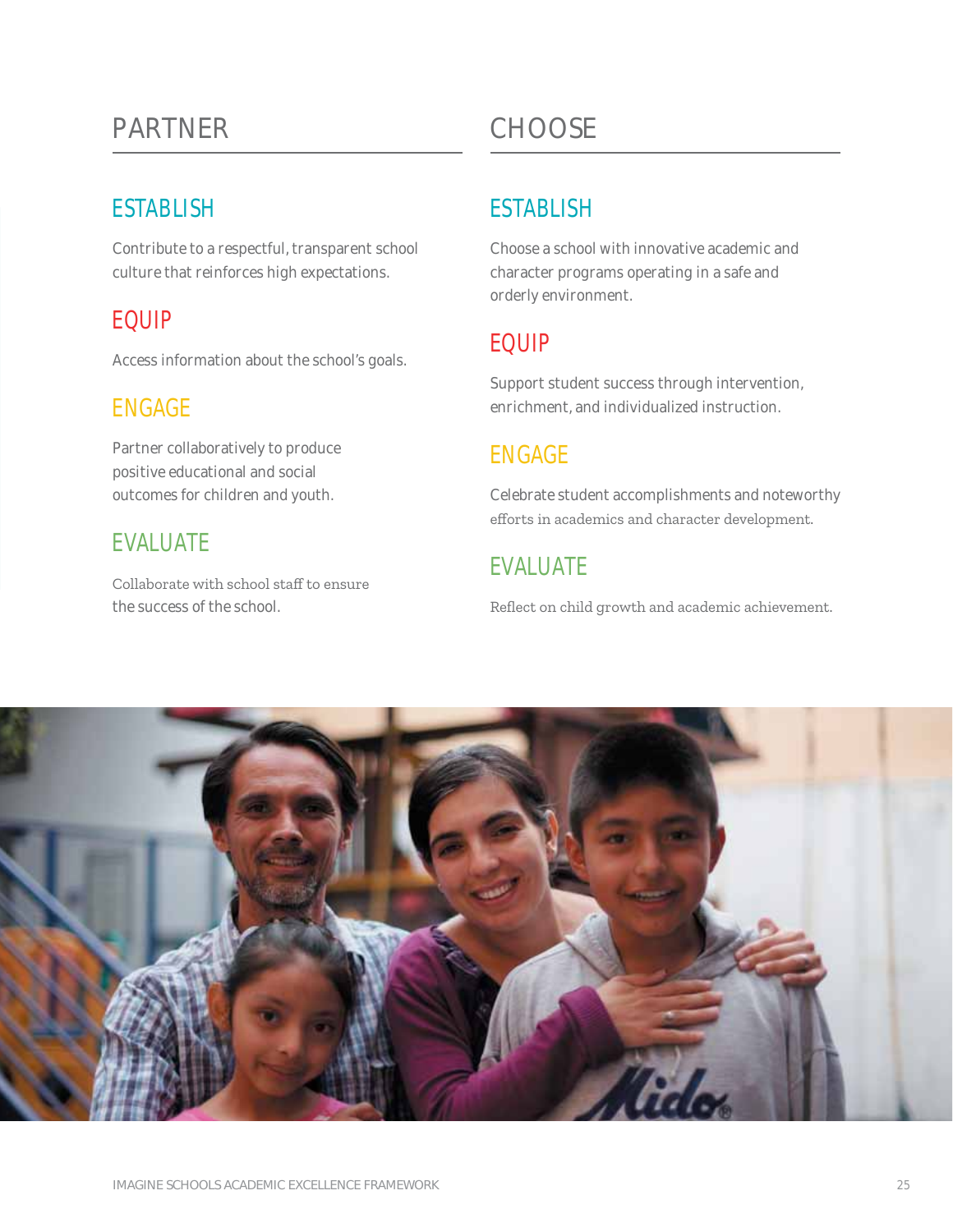# IMAGINE SCHOOLS PARENTS PARTNER WITH THEIR CHILD'S SCHOOL

# **ESTABLISH**

Contribute to a respectful, transparent school culture that reinforces high expectations.

Imagine Schools Parents and Guardians promote high standards through support and involvement in their child's school. Parents and Guardians who become involved in their child's school positively impact the school climate. The partner parent is a collaborator, a communicator, and an active listener.

#### **Outcomes**

Parents and guardians understand, articulate, and support the school's vision and mission. Student test scores and grades demonstrate growth towards proficiency or beyond, attendance rates are appropriate, positive student behavior is evident, and homework completion rate is high.

#### **Required Tools to Establish High Expectations**

Academic Excellence Framework, parent workshop agendas and sign-in sheets, Student Success Plans, parent conference logs, volunteer application packet

# **FOUIP**

#### Access information about the school's goals to be well informed.

Imagine Schools Parent and Guardian partnerships are maximized through effective school-to-home and hometo-school communications about student progress. Parents and guardians regularly access school information through print or online newsletters. Parent and guardian partnerships are enhanced when the school provides frequent, clear, and substantive information.

#### **Outcomes**

Parents and guardians are well informed and knowledgeable about their child's progress and about the school's educational program. They attend school programs focused on enhancing home academic support. They are equipped to have meaningful, respectful conversations with teachers and school leaders.

#### **Required Tools to Equip with** Information

School website and social media, school newsletter. Imagine Schools and school brochures, parent workshop agendas, communication folder (homework/agenda books), parent handbook, progress reports, parents conference logs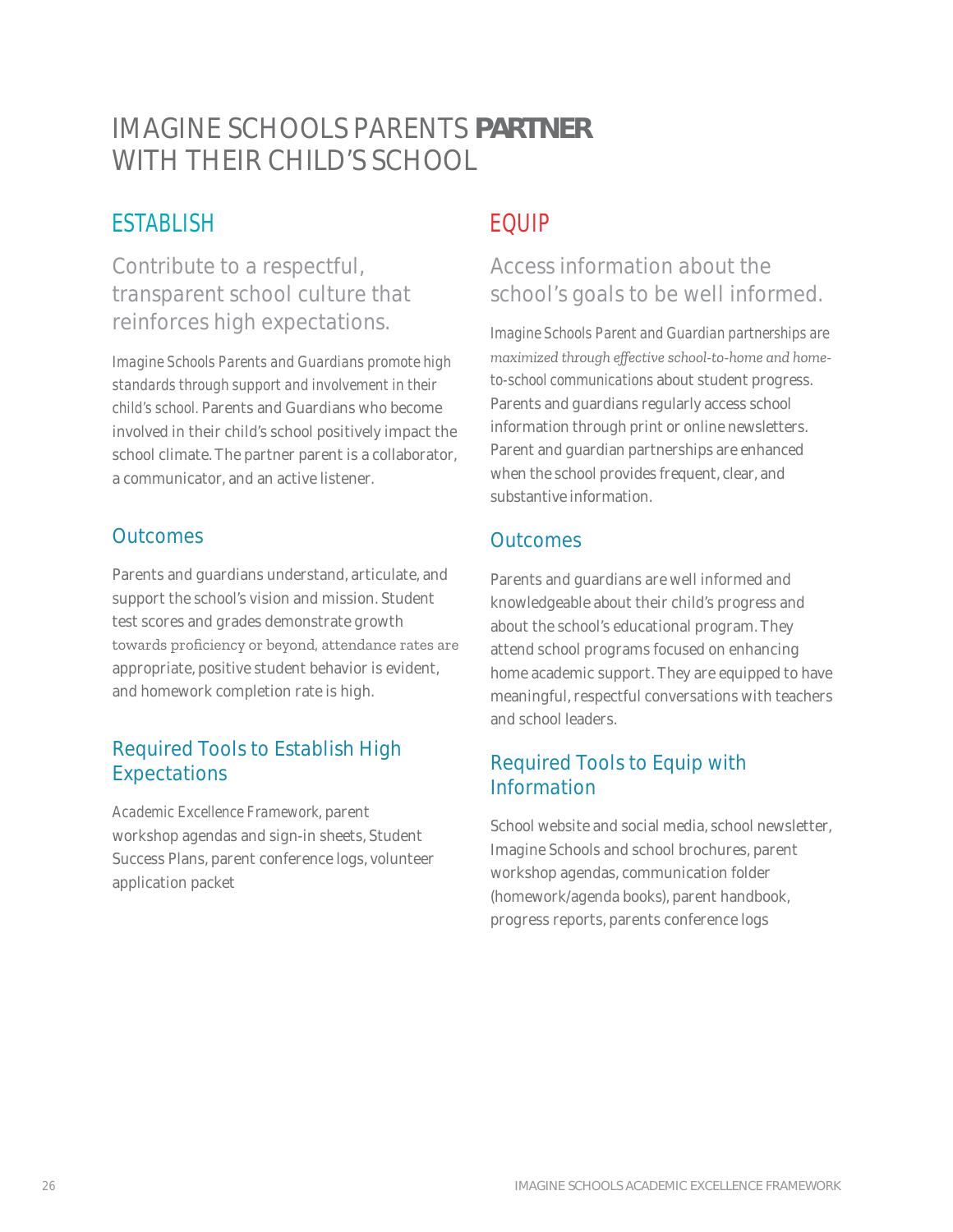Partner collaboratively to produce positive educational and social outcomes for children and youth.

*Imagine Schools Parents and Guardians partner in the process of continual school evaluation and improvement.*  School partnerships recognize the importance and potential influence of all members who work with and invest in the education of the children—whose future, in turn, will affect the quality of life in the entire community. Parent and guardian partnerships open up more possibilities than typical family involvement activities.

#### **Outcomes**

Information from family survey data, interviews, and observations are incorporated into the school's School Excellence Plan. Parent planners and organizers create rich, rewarding experiences that produce a wider set of activities performed by a larger set of partners.

#### Required Tools to Engage a Collaborative Partnership

School Excellence Plan, Student Success Plan, goalsetting forms, Imagine Schools Family surveys, volunteer logs, Parent Teacher Organization agendas, minutes and announcements, home learning expectations

# EVALUATE

#### Collaborate with school staff to ensure the success of the school.

*Imagine Schools Parent and Guardian partnerships assume mutual responsibility and mutual respect.* All partners share in the responsibilities and celebrate outcomes based on the work they do together to enhance the academic and social growth of students. Effective parent and guardian partnership activities are meaningful to all parties and are connected to broader School Excellence Plan goals.

#### **Outcomes**

The work of parent and guardian volunteers is aligned to the goals of the school. Activities in which parents and guardians spend time are incorporated into the school's School Excellence Plan.

#### Required Tools to Evaluate the Success of the School

Imagine Schools Family surveys, parent needs assessment, volunteer log, parent activity sign-in sheets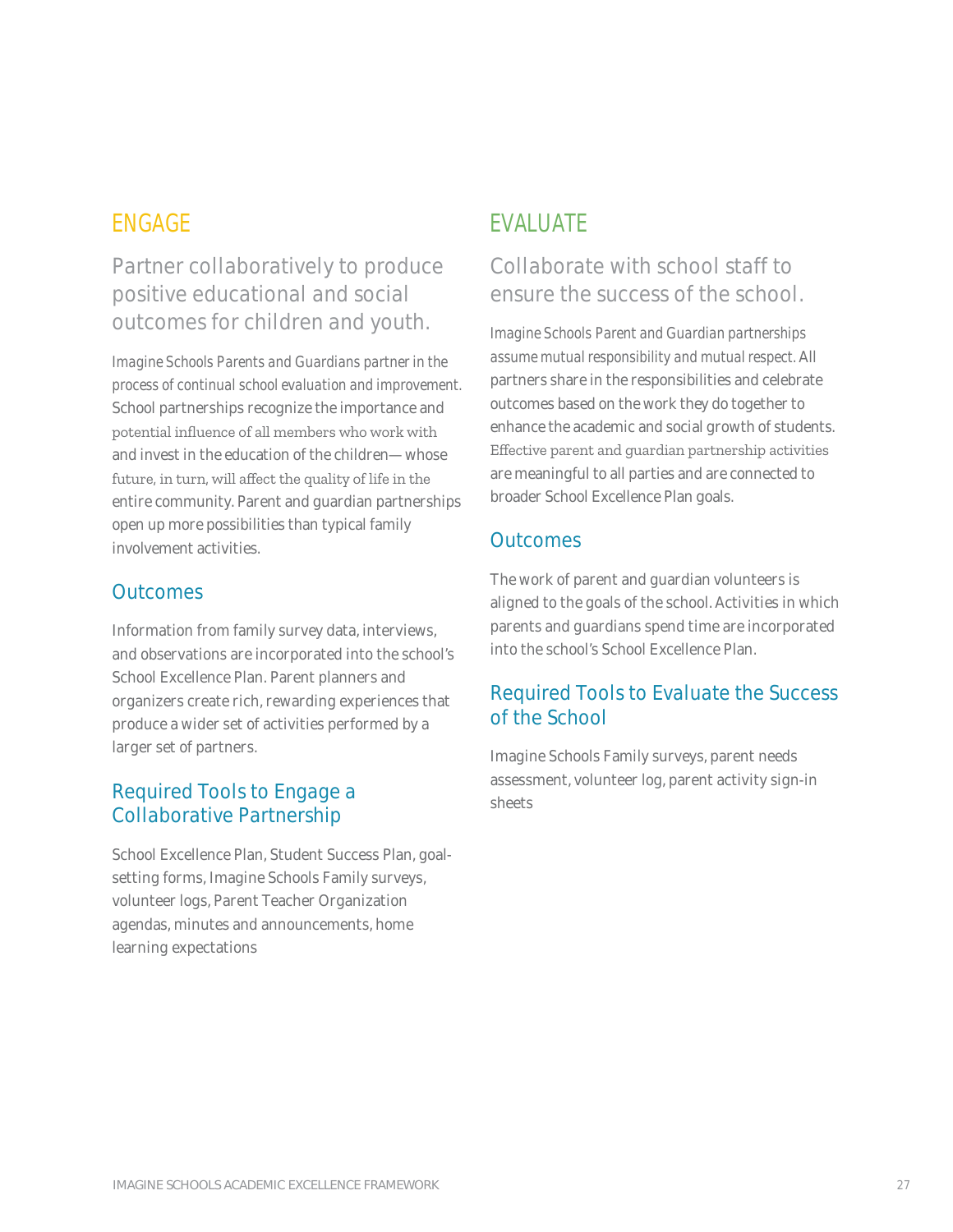# IMAGINE SCHOOLS PARENTS **CHOOSE** THEIR CHILD'S SCHOOL

# **ESTABLISH**

Choose a school with innovative academic and character programs operating in a safe and orderly environment.

*Imagine Schools Parents and Guardians share the school's academic and character mission and goals.* Parents and guardians learn about the unique programs and activities offered by the school, which emphasize how character development positively impacts students' academic responsibility and success. They support a school where children are encouraged to develop their identity and are respected for their growing independence.

#### **Outcomes**

Parents and guardians actively support the innovative academic and character programs. They reinforce learning and character development at home. Through guidance and feedback, they help students organize their time and support their desires to learn new things inside and outside of school.

#### Required Tools to Establish Innovative Programs

School website and social media, Imagine Schools and school flyers, newsletters and brochures

# EQUIP

Support student success through intervention, enrichment, and individualized instruction.

*Imagine Schools Parents and Guardians furnish their child's teacher with critical information to meet his or her needs.* Parents and guardians are informed about Student Success Plans, which provide opportunities for parents to reinforce, practice, and enrich what students learn at school. Parents and guardians are equipped with developmentally appropriate ways to help their child connect his or her school learning to everyday life and world events.

#### **Outcomes**

Parents and guardians are connected to their child's progress and give input that is valued in making appropriate educational decisions to enhance their child's academic achievement.

#### Required Tools to Equip with Student Support Systems

Response to Intervention forms, Student Success Plan forms, home learning logs, behavior contracts and logs, parent conference logs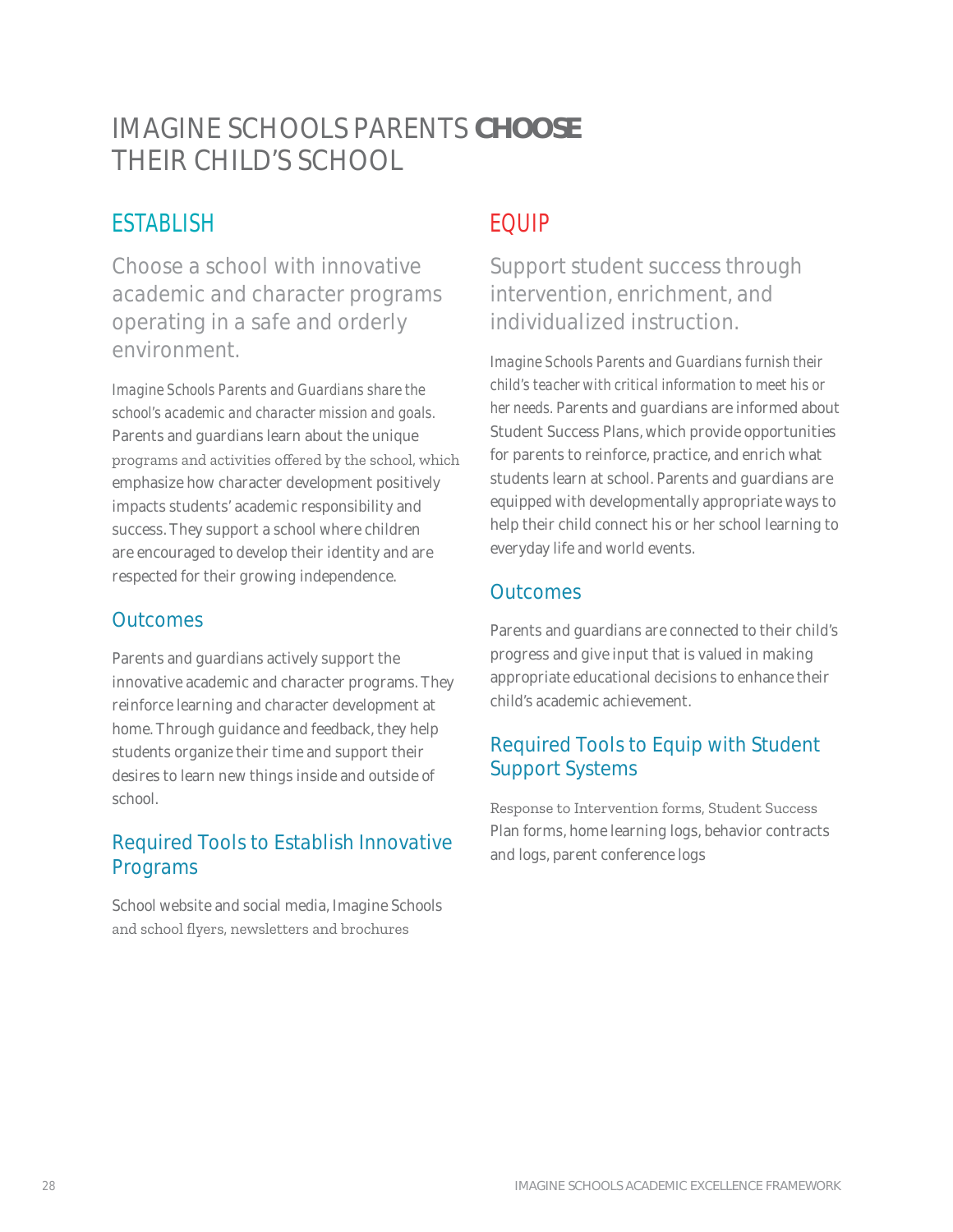Celebrate student accomplishments and noteworthy efforts in academics and character development.

Imagine Schools Parents and Guardians recognize their child's accomplishments and join the school in celebrating the child's efforts and achievements in academics, character development, leadership, and service. Fully engaged parents and guardians recognize that effective parenting occurs in collaboration with the school's ongoing academic and character programs.

#### **Outcomes**

Parents and guardians have consistently high expectations of the child's academic attainment and satisfaction with their child's education at school. They become advocates for their child's academic and moral growth by encouraging special talents, affirming consistent effort, and informing family and friends about their child's successes.

#### **Required Tools to Engage in** Celebrations

Awards ceremony invitations, attendance logs, certificates, data walls, student achievement bulletin boards

# **EVALUATE**

#### Reflect on their child's growth and academic achievement.

Imagine Schools Parents and Guardians build an appreciation of their child's interests, strengths, and challenges by understanding and reflecting on the way he or she learns. Student performance and progress are visible and accessible to parents and guardians. School staff achieves accountability in learning and builds family ownership by involving parents as a vital part of the educational process.

#### **Outcomes**

Parents and guardians support the instructional team that collaborates to identify problems, develop interventions, and evaluate the effectiveness of the intervention in a multi-tiered system of support.

#### **Required Tools to Evaluate Student** Growth

School calendar, conference forms, Student Success Plans, parent conference logs, attendance logs, progress reports, progress monitoring assessments, standardized test parent reports, data walls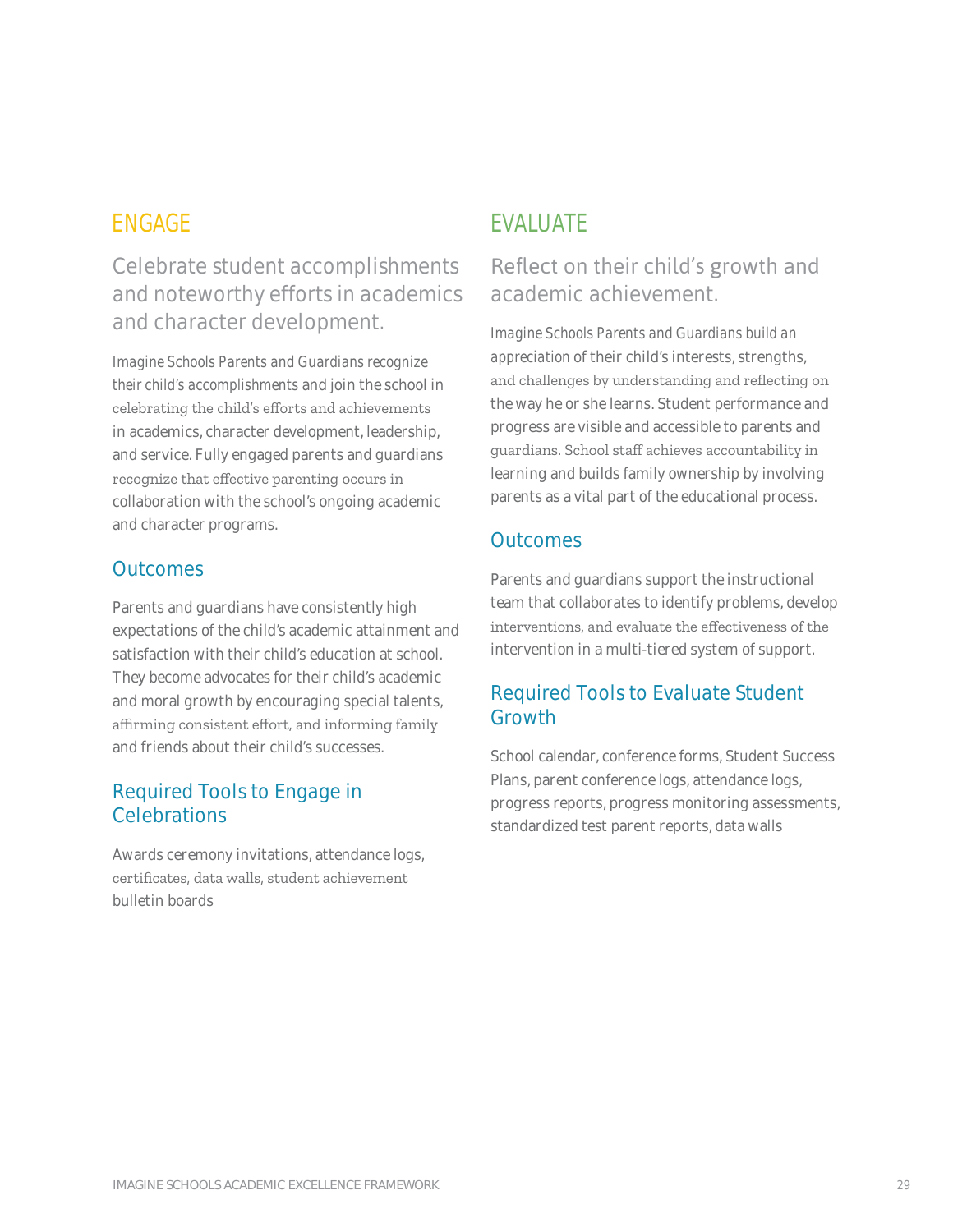# IMAGINE SCHOOLS GOVERNING BOARDS

*Inform and advise stakeholders to ensure a culture of positive character development and academic growth is evident.*

Governing board members understand and support Imagine Schools Shared Values and are knowledgeable about the school's work to improve student achievement.

They evaluate school data, programs, and services to ensure that annual progress is being made, achievement gaps are closing, and the community and authorizer are kept informed about the school's accomplishments.

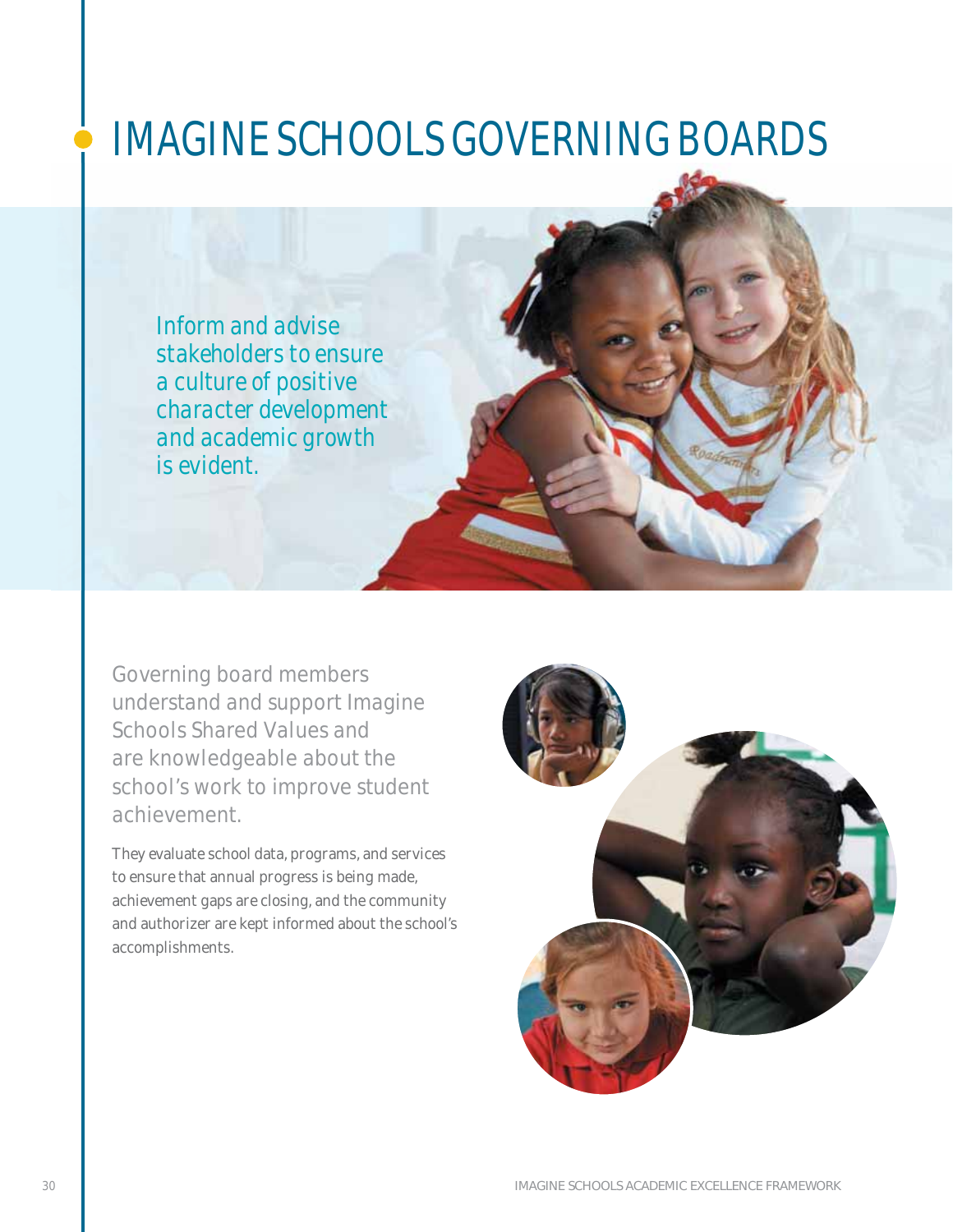# INFORM

#### **ESTABLISH**

Develop, in concert with school leadership, a clear vision of student achievement as the highest priority.

## EQUIP

Use school reports to monitor progress and allocate resources.

# ENGAGE

Communicate using common language, common processes, and common outcomes.

## EVALUATE

Focus on results, analysis, continuous improvement, and creating value.

# ADVISE

# **ESTABLISH**

Maintain a welcoming, transparent culture that invites stakeholders to become authentic partners.

# EQUIP

Collaborate with school leadership to develop and monitor goals and priorities known by all stakeholders.

## ENGAGE

Work in partnership with school leadership to monitor the school improvement process.

# EVALUATE

Assess performance and pose relevant questions to ensure that appropriate annual progress is being made.

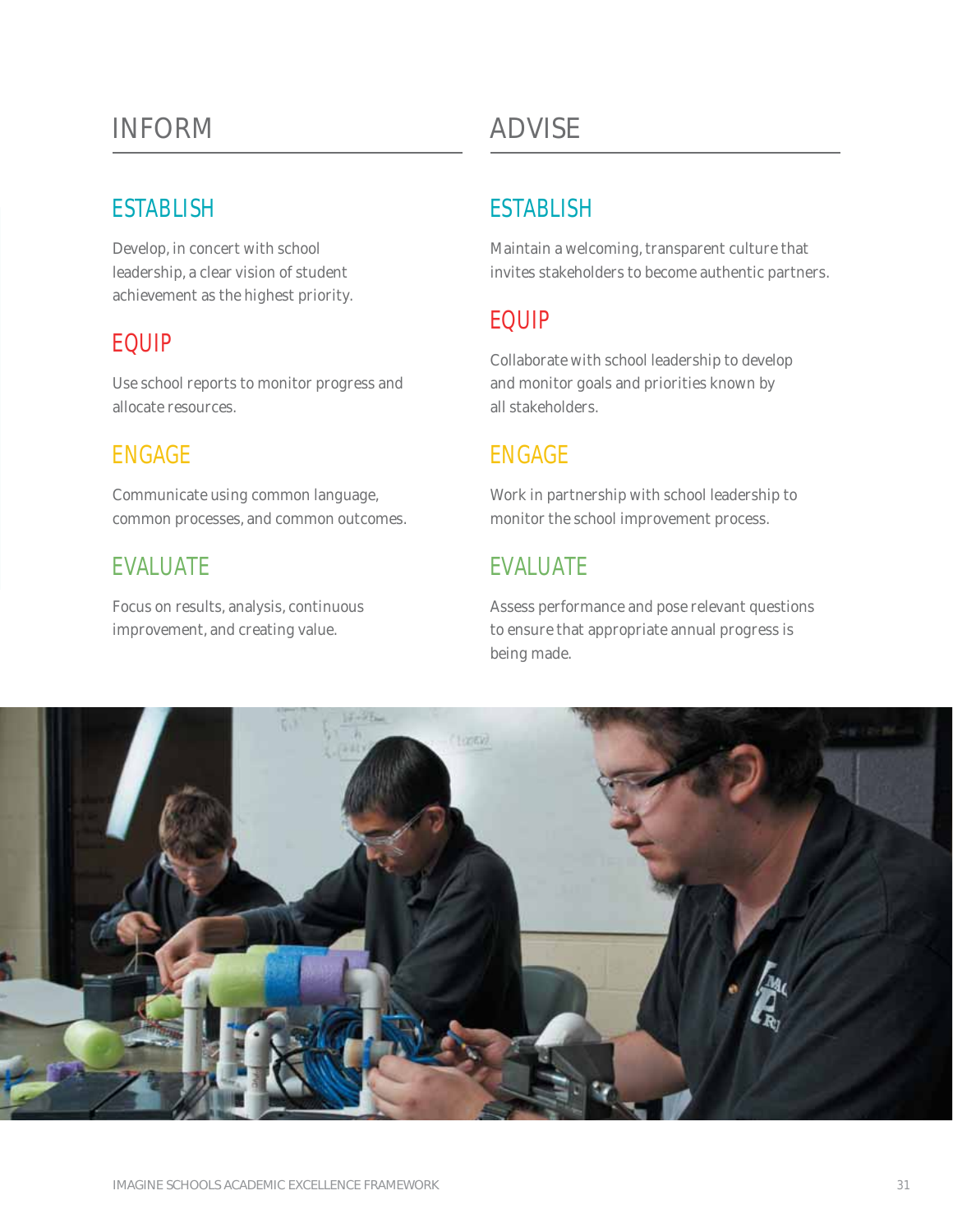# IMAGINE SCHOOLS GOVERNING BOARDS **INFORM OTHERS ABOUT IMAGINE SCHOOLS**

# **ESTABLISH**

Develop, in concert with school leadership, a clear vision of student achievement as the highest priority.

Imagine Schools Board Members understand and validate the importance of Imagine Schools Shared Values by supporting a strong, positive culture of character and achievement. In doing so, board members support School Excellence Plan goals and school policies, allocate resources, and ensure accountability for all aspects of student achievement.

### **Outcomes**

The board is a key part of the culture of student academic growth through understanding policies and allocating resources that align to the school's vision, mission and School Excellence Plan.

#### **Required Tools to Establish High Expectations**

Academic Excellence Framework, charter application, School Excellence Plan, board policy binders, annual budget, board meeting agenda and minutes

# **EQUIP**

### Use school reports to monitor progress and allocate resources.

Imagine Schools Board Members use reports to monitor academic achievement and ensure fidelity to the mission of the school. Recognizing that not all benefits from learning can be measured by standardized testing, the board is equipped to confirm that the school establishes and evaluates specific School Excellence Plan goals and outcomes aligned directly with the school mission.

#### **Outcomes**

The board requests appropriate reports and documentation from the school to track progress in achieving School Excellence Plan goals.

#### **Required Tools to Equip with Progress** Monitoring

School Excellence Plan, charter application, standardized test reports, state assessment reports, progress monitoring reports, Imagine Schools survey results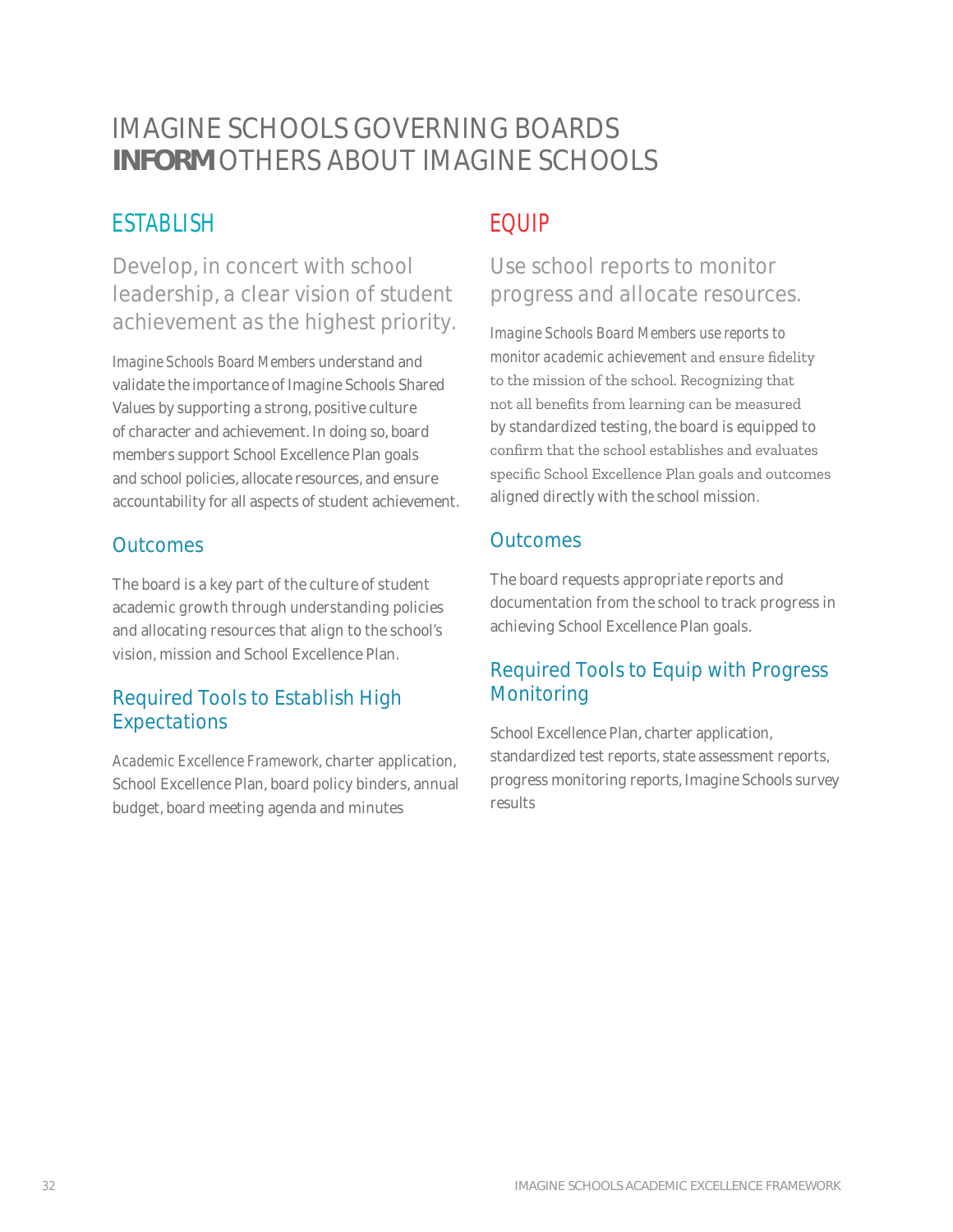Communicate using common language, common processes, and common outcomes.

Imagine Schools Board Members communicate effectively and knowledgeably with stakeholders. The board shares the vision for student learning and articulates the beliefs about students and their education that serve as the foundation for the goals of the school and the direction for school improvement.

#### **Outcomes**

The board engages in the common language of academic achievement and is able to effectively communicate with parents, authorizers, and the community about student progress, current or potential issues and activities.

#### **Required Tools to Engage in Effective** Communication

Vision and Mission statement, School Excellence Plan, School newsletter

## **EVALUATE**

Focus on results, analysis, continuous improvement, and creating value.

Imagine Schools Board Members focus on results. Through visible evidence of monitoring and support, the board demonstrates a critical role in supporting student achievement and positive character development. Board members are able to inform school leaders on effective implementation of the school's mission and School Excellence Plan.

#### **Outcomes**

The school's vision and goals are clearly articulated on board agendas and in board minutes. The school reports academic and character outcomes to the board on a regular basis. Data and analysis are openly discussed during board meetings.

#### **Required Tools to Evaluate Continuous** Improvement

Board agenda template, monthly principal report, data reports, School Excellence Plan, Imagine Schools survey results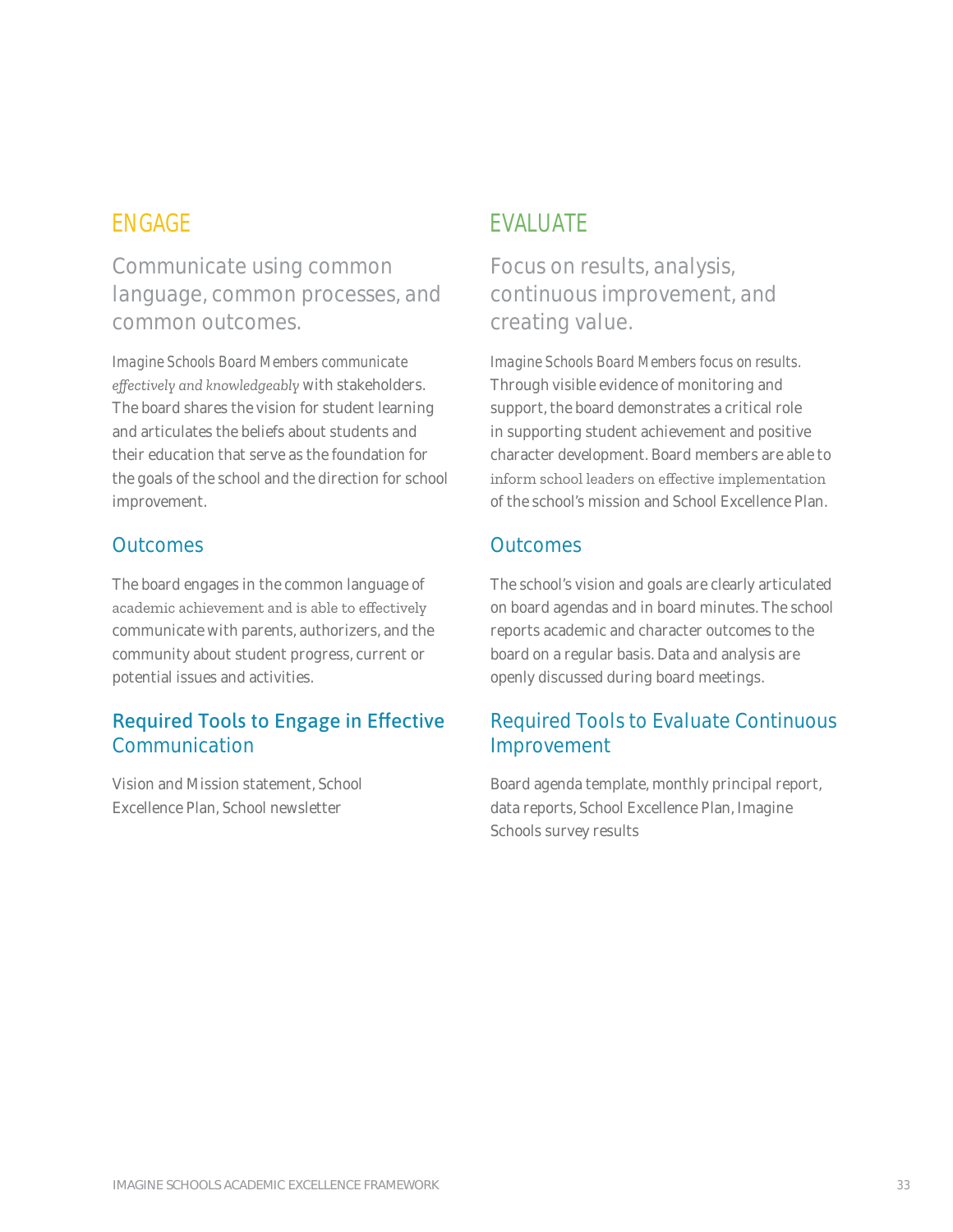# IMAGINE SCHOOLS GOVERNING BOARDS ADVISE STAKEHOLDERS TO ENSURE ACADEMIC PROGRESS

# **ESTABLISH**

Maintain a welcoming, transparent culture that invites stakeholders to become authentic partners.

Imagine Schools Board Members are entrusted by the public to develop policies, plans, and goals that are supported by the families of the school, the community, and the authorizer. In this capacity, all stakeholders feel welcomed and recognized as valued members of the learning community. Board members work in collaboration with school leadership, including Imagine leadership, resulting in strong, successful partnerships to serve the school and the students.

#### **Outcomes**

Students, parents, and community members regularly report that they are considered vital members of the learning community and the Imagine family. They are personally acknowledged with greetings and conversations that exceed their expectations. They understand and demonstrate the Imagine Schools Shared Values. They are knowledgeable about the school's work to improve student achievement.

#### **Required Tools to Establish a Welcoming Culture**

Board meeting attendance reports and announcements, Imagine Schools and school publications

# EQUIP

Collaborate with school leadership to develop and monitor goals and priorities known by all stakeholders.

Imagine Schools Board Members develop and monitor goals and priorities in collaboration with school leadership and other stakeholders based upon academic, character, and behavior data. Three elements constitute the foundation for academic improvement: clear S.M.A.R.T. goals, intensive teamwork, and regular collection and analysis of performance data. Governing boards are equipped with these elements to address and monitor during all board meetings.

#### **Outcomes**

Goals are developed and known by all stakeholders. Data is visible throughout the school and is consistently shared during board meetings.

#### **Required Tools to Equip for Developing** Goals

School Excellence Plan goals, Character Development goals, classroom/schoolwide behavior management plans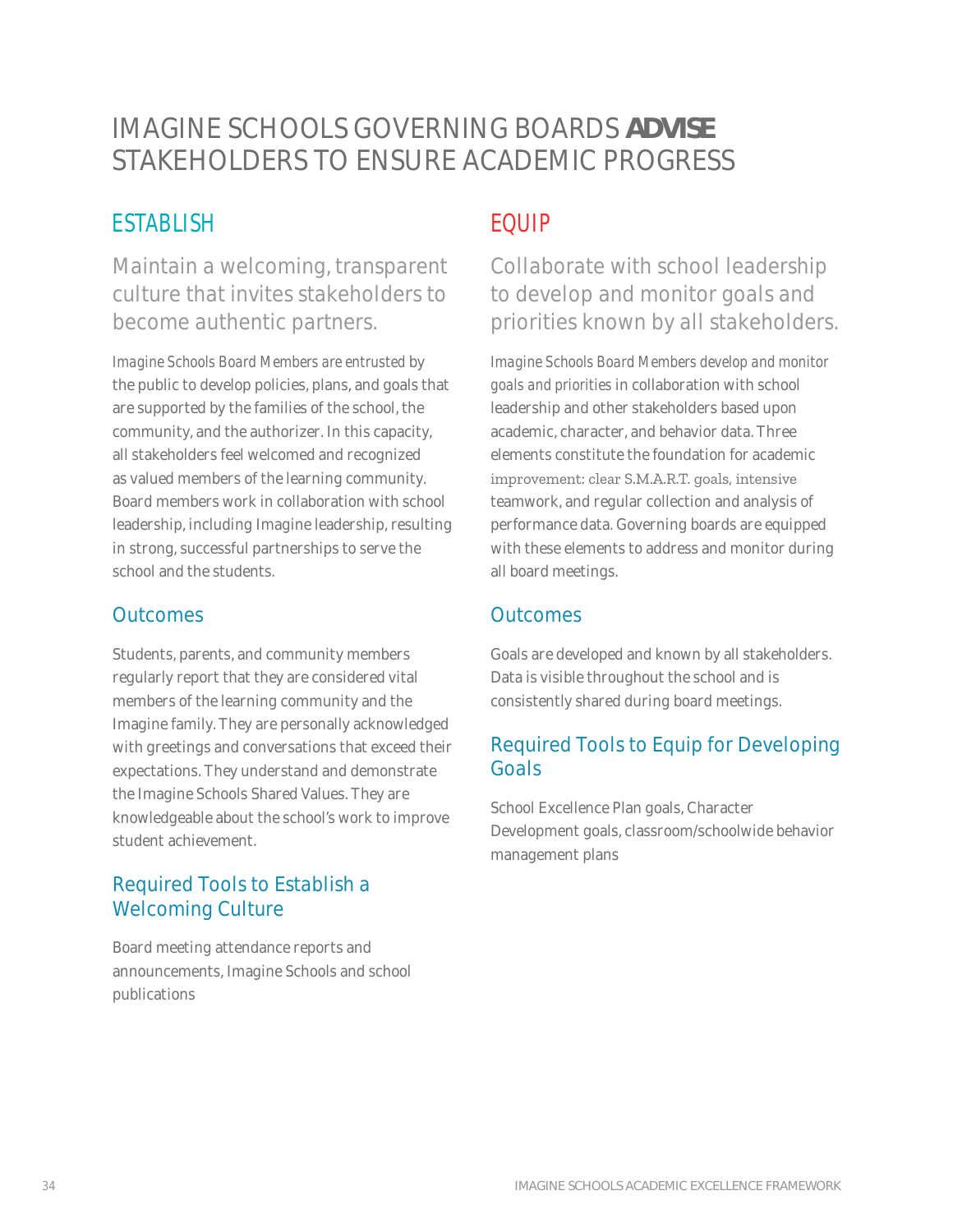Work in partnership with school leadership to monitor the school improvement process.

*Imagine Schools Board Members are active participants in the school improvement process.* In collaboration with school leadership, the board oversees a school excellence planning process to include teachers, parents, and students. This process ensures that all students are achieving at high levels and supports the school's mission, goals, and priorities with a measurable action plan and within the parameters of economic sustainability.

#### **Outcomes**

Board members engage in the school excellence planning process. They work with school leadership to create conditions and direct resources for accelerating improvement, strive for high expectations for all students, communicate needs and progress of the student body to the community and authorizer, and build the community's understanding that all students will succeed with no exceptions.

#### Required Tools to Engage in the Improvement Process

School Excellence Plan, School Excellence Plan templates, assessment calendars, focus calendars

# EVALUATE

Assess performance and pose relevant questions to ensure that appropriate annual progress is being made.

*Imagine Schools Board Members monitor school data, services, and programs* to ensure that annual progress is being made, achievement gaps are closing, and the community and authorizer are advised of student progress.

#### **Outcomes**

Board members articulate the performance of student subgroups and describe overall strategies to improve academic progress. Board members take their student support role seriously, requiring regular reports relating to academic progress, attendance, positive character development, behavioral issues, and other evidence to ensure that annual student progress is being made and School Excellence Plan goals met.

#### Required Tools to Evaluate Progress

School Excellence Plan, progress monitoring data, trend reports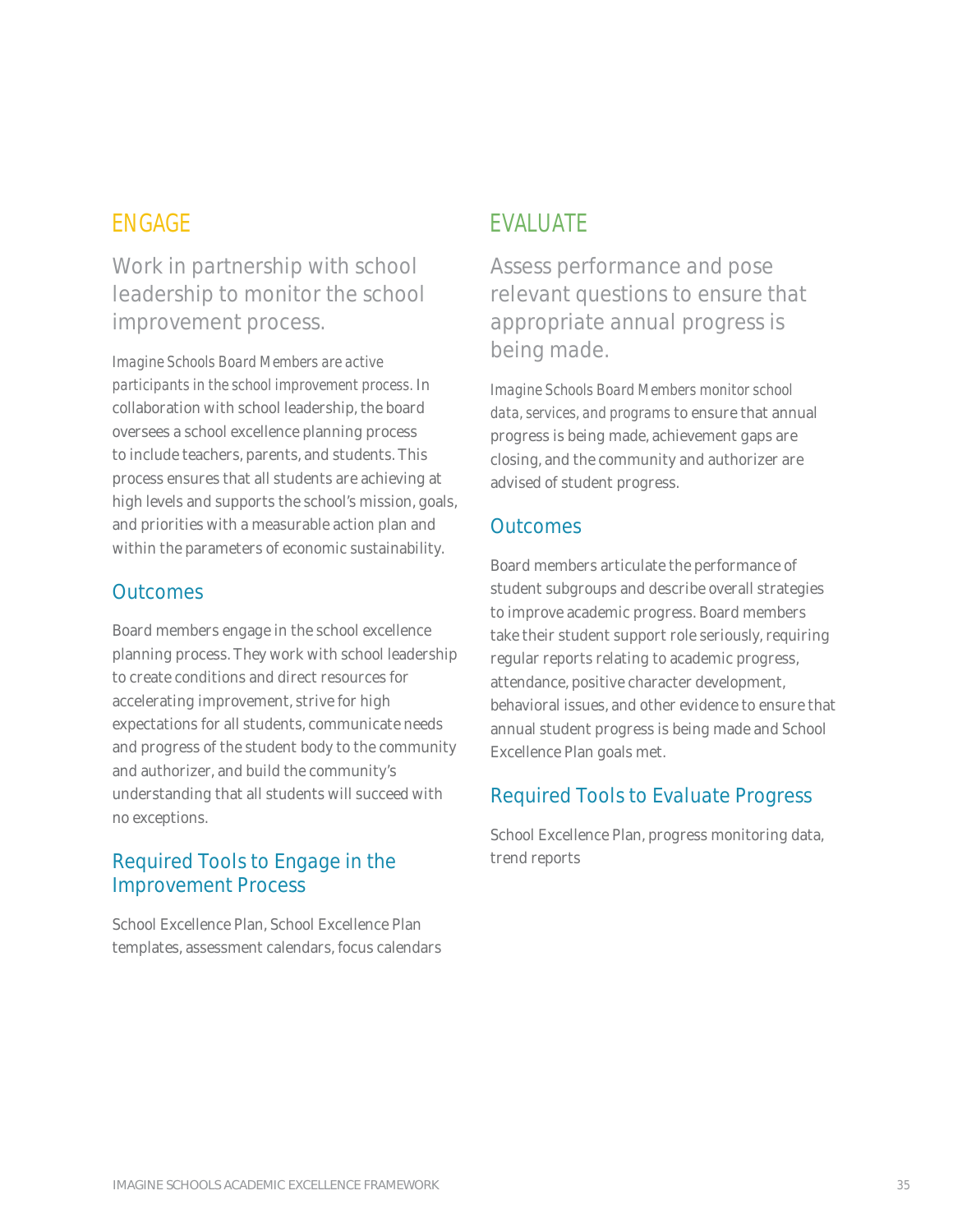# **APPENDIX**

# **TOOLS FOR LEADERS**

#### **GUIDE**

- ✔ Academic Excellence Framework
- ✔ Acceleration Model
- $\checkmark$  Charter agreement
- ✔ Data (attendance, discipline, academic, survey results: student, Shared Values, parents)
- $\sqrt{\phantom{a}}$  Decision-making tools (reporting forms)
- $\checkmark$  Exit interviews form
- ✔ Imagine Schools Annual Report (Six Measures of Excellence)
- ✔ Imagine Schools brochures
- ✔ Imagine Schools vision and mission statement
- ✔ *Joy at Work* book
- $\checkmark$  Leadership team role descriptions
- V National Call template
- $\checkmark$  Newsletters and website
- ✔ Restorative Practices course
- School Excellence Plan (School Excellence Plan templates)
- $\checkmark$  Shared Values surveys
- $\checkmark$  Six Measures of Excellence committee templates
- $\checkmark$  Teacher Evaluation forms
- ✔ Walk-through observation forms
- Walk-through observation feedback forms
- Weekly meetings forms (agenda and minutes templates)

#### **Additional Tools**

- $\Box$  Leadership Capacity tool
- □ Teachers Sense of Efficacy scale
- $\Box$  Leadership Styles tool

## **COORDINATE**

- ✔ Academic Excellence Framework
- Assessment calendar
- **Character Evaluation feedback**
- Common Core State Standards
- Data chat forms
- $\sqrt{\phantom{a}}$  Data walls
- Establishing an Effective School Excellence Plan course
- Formative and summative assessment results
- ✔ Master schedule
- ✔ Observation and feedback forms
- Observation tracking sheet
- Peer coaching forms
- Principal competencies
- Professional development calendar
- $\checkmark$  Professional Growth Plan
- School Excellence Plan
- School Excellence Plan Feedback form
- ✔ Standardized test and Learning Gains and Student Growth Percentile reports
- Student and school data (attendance, discipline, academic grade book)
- Student Success Plan forms
- $\checkmark$  Teacher evaluations
- Team meeting forms

- Behavior Tracking tool  $\Box$
- $\square$  Discipline audit
- $\Box$  Gap Analysis tool
- $\Box$  Peer coaching debriefing form
- $\Box$  Reflection journals
- $\Box$  Staff Retention tool
- $\Box$  Teacher Efficacy survey
- $\Box$  Quality Control Assessment tool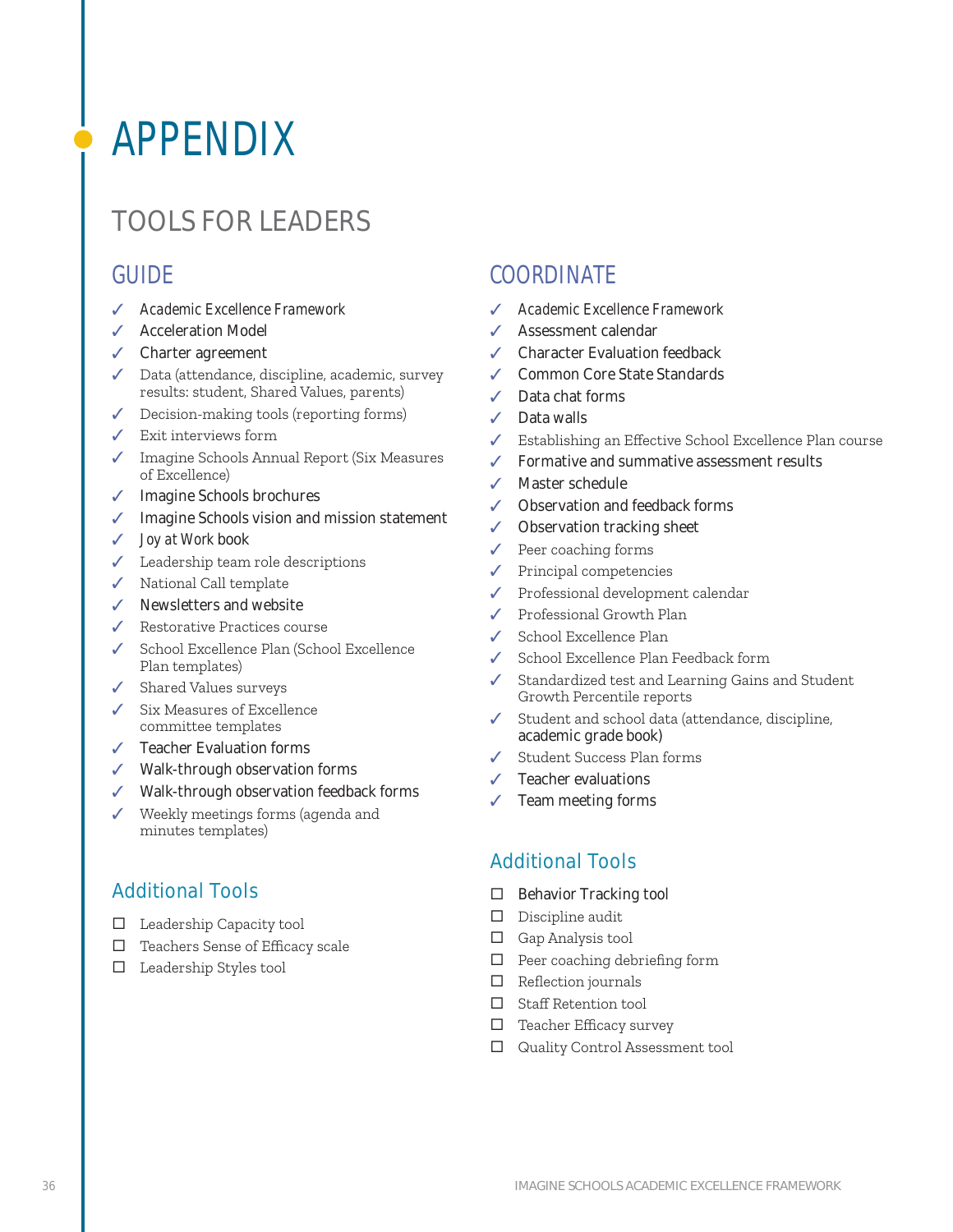# TOOLS FOR TEACHERS

#### **PI AN AFF**

- ✔ Acceleration Model
- Advanced Reading Challenge  $\checkmark$
- Behavior and academic tracking logs
- Bloom's Learning Domains (Bloom's Taxonomy)
- Building Capacity: Coaching at Imagine Schools course
- ✔ Character Evaluation feedback
- ✔ Collaborative Plan brochure
- ✔ Common Core State Standards
- $\checkmark$  Curriculum mapping tools
- $\sqrt{\phantom{a}}$  Data reports
- ✔ Empower Team Collaboration video
- ✔ Equipping New Teachers course
- ✔ Formative and summative assessments
- $\checkmark$  Gap Analysis tool
- ✔ Imagine Schools Curriculum Guide
- ✔ Imagine Schools Survey data
- $\checkmark$  Lesson planning template
- $\checkmark$  Lesson plans
- Model classroom and teacher rubric
- $\checkmark$  Pacing guides
- $\checkmark$  Participation log
- $\checkmark$  Professional development calendar
- $\overline{\mathcal{L}}$ Researched-based core programs
- $\checkmark$  Response to Intervention progress tools
- $\angle$  Rubrics
- $\checkmark$  Self-reflection tools
- Student Success Plans
- Success Time video
- $\sqrt{\phantom{a}}$  Teacher evaluations
- Team minutes
- $\checkmark$  Textbook evaluation tool

#### **Additional Tools**

- $\Box$  Academic competitions
- $\Box$  Anchor charts
- D Digging Deeper Curriculum
- $\Box$  Effective feedback tools
- $\Box$  Rubrics
- □ Summer math challenge
- $\Box$  Inspire Instructional Bulletin
- □ Encore Summer Program
- $\Box$  Unpacking standards forms

## **INSTRUCT**

- **Acceleration Model**
- Building Capacity: Coaching at Imagine Schools course
- Character Development plan  $\mathcal{L}$
- $\checkmark$ Classroom rules
- ✔ Conferencing logs
- Curriculum mapping tools
- Data chat agenda and minute forms
- $\sqrt{\phantom{a}}$  Data reports
- $\overline{\mathcal{L}}$ Data walls
- Empower Team Collaboration video
- Equipping New Teachers course
- Imagine Schools Curriculum Guide
- Imagine Schools vision and mission statements
- Leadership meeting agenda forms
- Learning Gains and Student Growth Percentile reports
- $\checkmark$  Lesson plans
- Literacy Focus Strategies
- Master calendar
- New Teacher webinars
- $\checkmark$  Pre-planning calendar
- Previous year's survey results  $\overline{\mathcal{L}}$
- Professional development calendar
- Response to Intervention tools
- Restorative Practices course
- $\angle$  Rubrics
- School Code of Conduct
- School Excellence Plan
- $\checkmark$  Success Time video
- $\checkmark$  Team minute forms
- Unit planning forms

- $\Box$  Accountable Talk rubric
- $\Box$  Brain-compatible strategies chart
- $\Box$  Collaborative structures
- $\Box$  Homework audit tool
- $\Box$  Listening and speaking rubrics
- Student participation rubrics  $\Box$
- $\Box$  Video analysis tool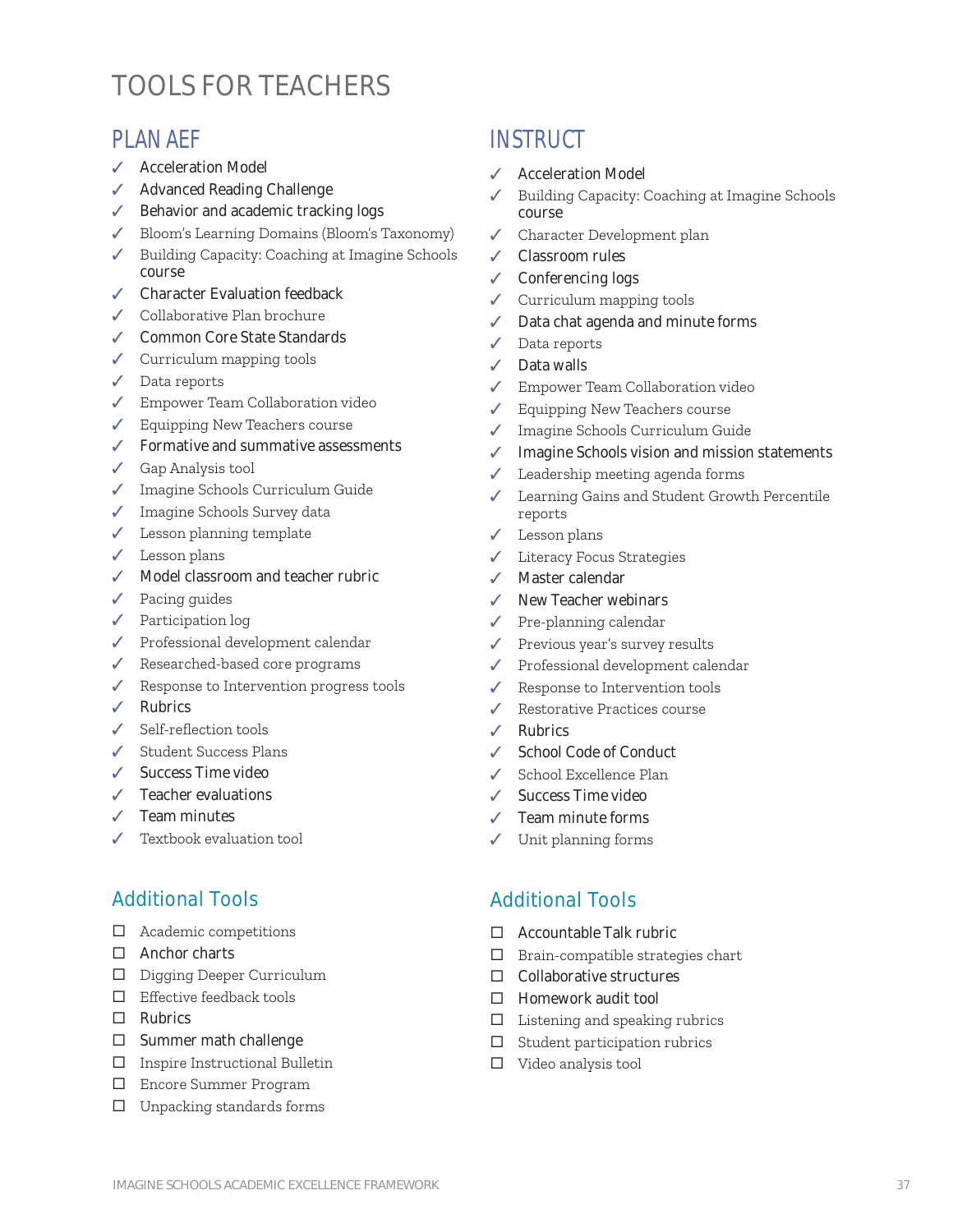# **TOOLS FOR STUDENTS**

## **ACOUIRE**

- ✔ Communication folder (homework/agenda books)
- $\sqrt{\phantom{a}}$  Data reports
- $\checkmark$  Graphic organizers and frames
- ✔ Imagine Schools Curriculum Guide
- ✔ Imagine Schools vision and mission statements
- ✔ Imagine Schools Survey results
- ✔ Previous year's Character Survey
- $\checkmark$  Rubrics for routines
- Self-assessment sheet
- $\checkmark$  Student contracts
- $\checkmark$  Student portfolios
- Student reflection forms and journal  $\checkmark$
- ✔ Student Success Plan
- $\checkmark$  Tracking logs

#### **Additional Tools**

- □ Digging Deeper Curriculum (Teamwork & Trust Unit)
- $\Box$  Drafting and revising tools
- $\Box$  Effective conflict resolution strategies outlines
- □ Grit Scale Action Research Tool
- $\Box$  Group critique forms
- $\Box$  Guided writing frames
- $\Box$  Inquiry sentence frames
- $\Box$  Peer Assessment Sheet
- $\Box$  Peer review of character reflections form
- $\Box$  Portfolio Evaluation forms
- $\Box$  Problem solving posters
- □ Student Focus Groups
- $\Box$  Student Reflection forms
- □ Student Self-efficacy Tool

#### **OWN**

- $\angle$  Anchor charts
- **Character Evaluations feedback**
- Collaborative structures
- Data chat forms
- Data reports
- ✔ Discussion frames
- $\angle$  Feedback frames
- Graphic organizers
- ✔ Moral, Performance, and Civic Character Standards
- Peer Assessment sheet
- $\checkmark$  Portfolio forms
- Previous year's report card
- $\checkmark$  Procedure charts
- Report cards  $\mathcal{L}$
- Rubrics  $\mathcal{L}$
- Self-assessment sheet
- Student tracking logs
- Word walls

- $\Box$  Accountable Talk rubric
- $\Box$  Character report card
- $\Box$  Conferencing forms
- $\Box$  Listening and speaking rubrics
- $\Box$  Performance character rubric
- $\Box$  Reciprocal teaching tools
- $\Box$  Record of data chats
- $\Box$  Student goal forms
- Summary and question frames  $\Box$
- $\Box$  Video analysis tool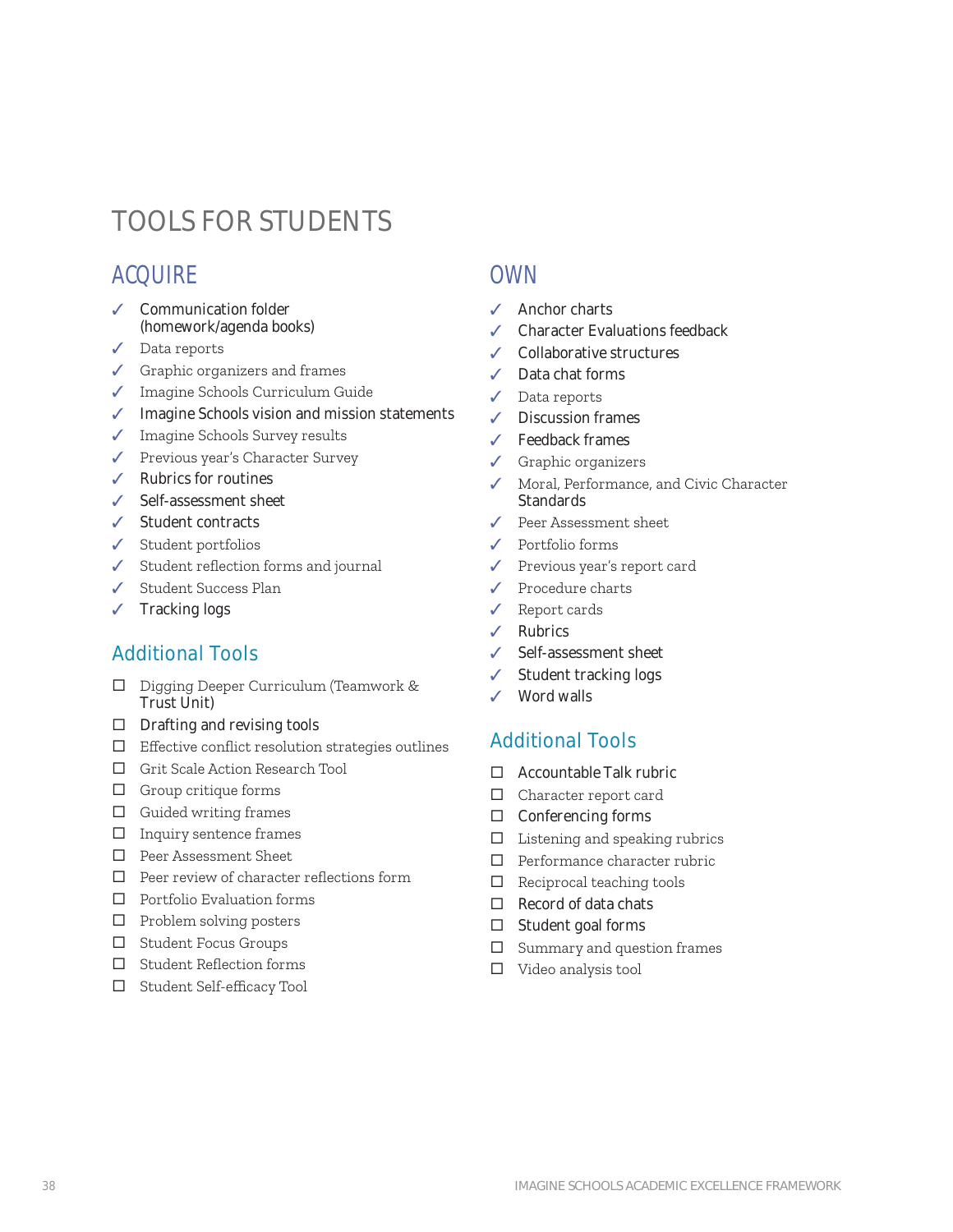# TOOLS FOR PARENTS

#### PARTNER

- *Academic Excellence Framework*
- Communication folder (homework/agenda books)
- Environmental checklist
- ↓ Goal setting forms
- ↓ Home learning expectations
- ✔ Imagine Schools and school brochure
- $\checkmark$  Imagine Schools Family Surveys
- √ Parent activity sign-in sheets
- ✔ Parent conference forms
- $\checkmark$  Parent handbook
- ✔ Parent needs assessment
- $\checkmark$  Parent Teacher Organization agendas, minutes and announcements
- ✔ Parent workshop agenda forms
- ✔ Parent workshops sign-in sheets
- ✔ Progress reports
- $\checkmark$  School Excellence Plan (parent sections)
- School newsletter
- $\angle$  School website and social media
- Student Success Plan
- ✔ Volunteer application packet
- Volunteer log

#### Additional Tools

- □ Class newsletters and blogs
- □ Welcoming tools

#### **CHOOSE**

- Attendance logs
- Awards ceremony invitations
- Behavior contracts and logs
- √ Certificates
- Data walls
- $\checkmark$  Home learning logs
- $\checkmark$  Imagine Schools and school flyers, newsletters, brochures, website and social media
- $\checkmark$  Imagine Schools vision and mission statements
- ✔ Imagine Schools Family surveys
- ✔ Parent event attendance log
- ✔ Parent conference logs
- $\checkmark$  Progress monitoring reports
- ✔ Progress reports
- $\checkmark$  Response to Intervention forms
- $\checkmark$  School calendar
- School Excellence Plan
- Standardized test parent reports
- Student achievement bulletin boards
- Student Success Plan forms

#### Additional Tools

 $\Box$  Home learning commitment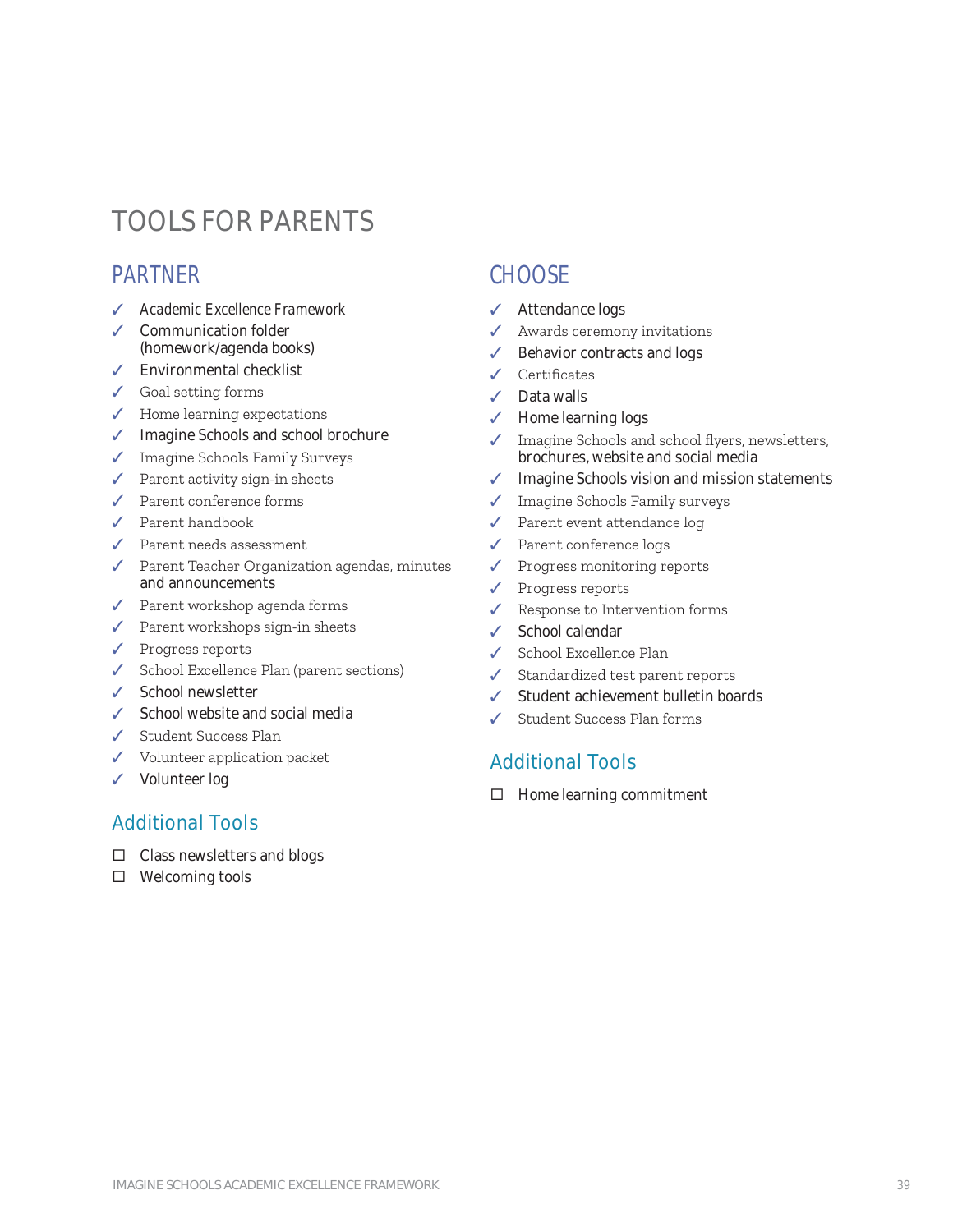# TOOLS FOR GOVERNING BOARDS

#### **INFORM**

- ✔ Academic Excellence Framework
- ✔ Annual budget
- Board meeting agenda and minutes
- $\checkmark$  Board policy binders
- $\checkmark$  Charter application
- Data reports, national call data template
- ✔ Imagine Schools vision and mission statements
- ✔ Imagine Schools Survey results
- $\checkmark$  Monthly principal reports
- $\checkmark$  Progress monitoring reports
- ✔ School Excellence Plan
- $\checkmark$  Standardized test reports
- $\checkmark$  State assessment reports
- $\checkmark$  Workshop modules for board members on academic topics

#### **Additional Tools**

 $\Box$  Accountable Talk rubric

#### **ADVISE**

- ✔ Assessment calendar
- Board meeting attendance reports  $\checkmark$
- Board responsibilities form  $\checkmark$
- $\checkmark$  Character development goals
- ✔ Classroom and schoolwide behavior management plans
- $\checkmark$  Focus calendar
- ✔ Imagine Schools and school publications
- $\checkmark$  Professional development calendar
- $\sqrt{\phantom{a}}$  Progress monitoring data
- $\checkmark$  Public notice announcement
- $\checkmark$  School Excellence Plan
- Strategic planning templates  $\checkmark$
- Trend reports  $\checkmark$

- $\Box$  Welcoming tools
- $\Box$  Public comment request form
- $\Box$  Board training certificate
- $\Box$  Board member application form
- $\Box$  Oath of public office form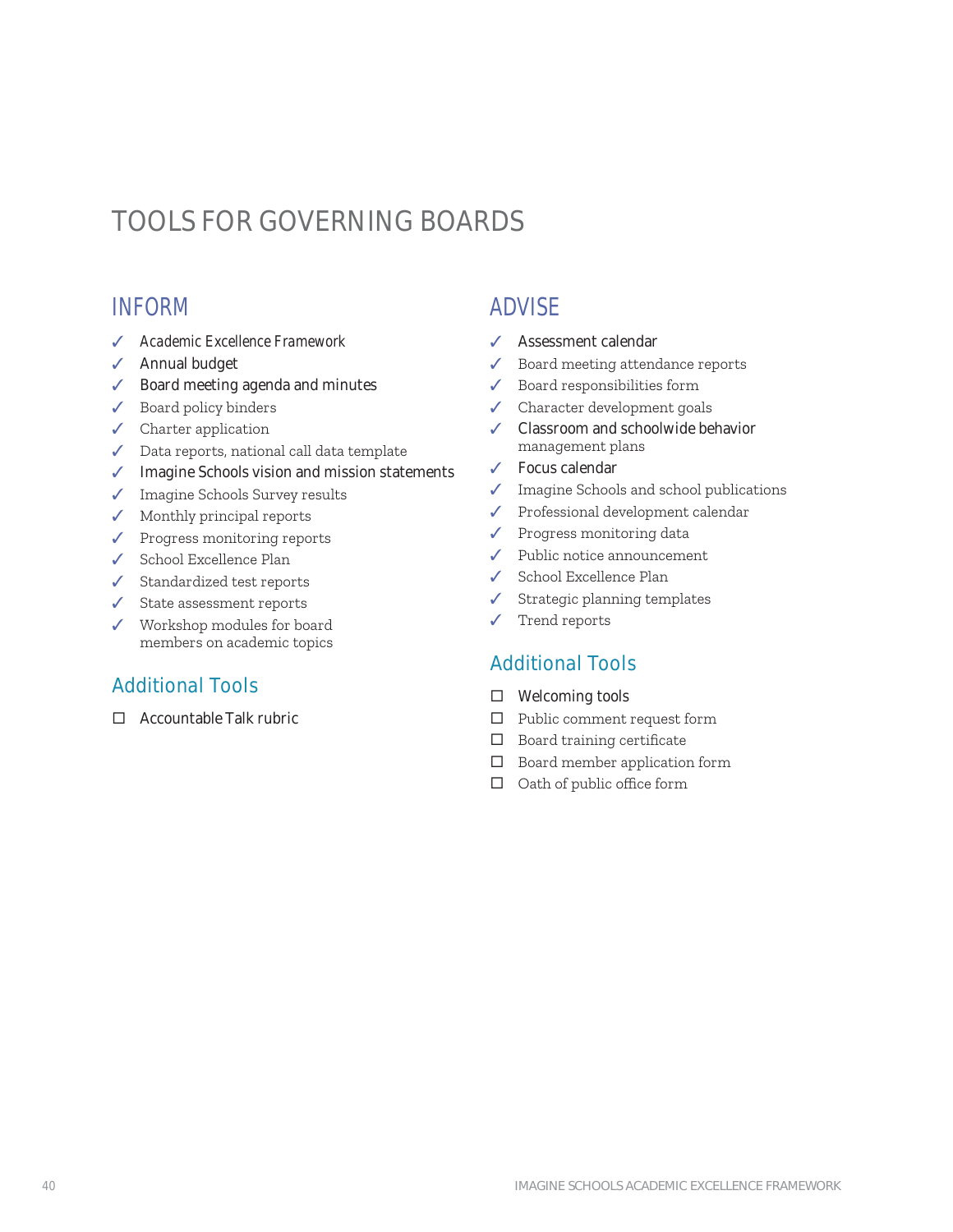